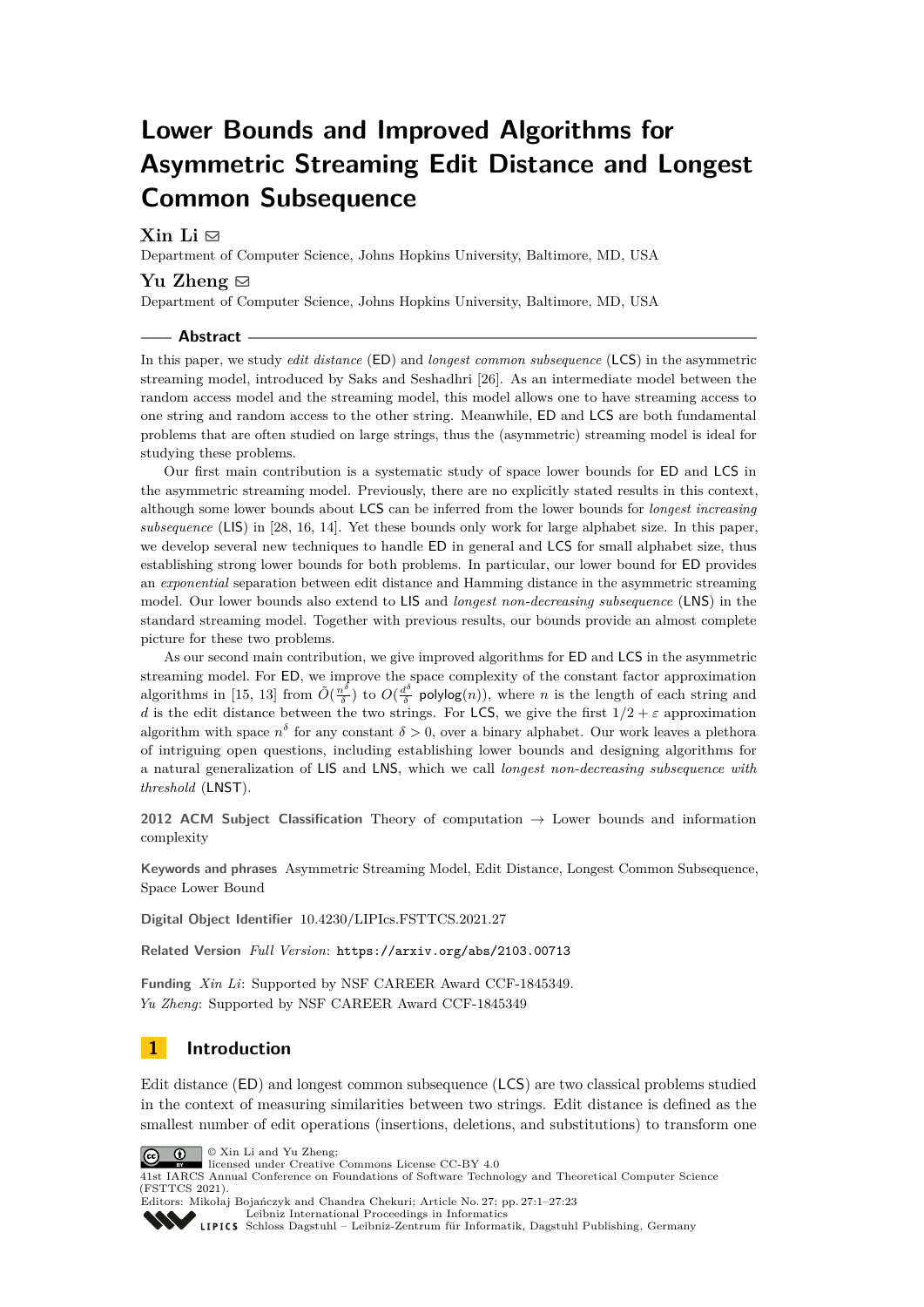## **27:2 Lower Bounds and Improved Algorithms for Asymmetric Streaming ED and LCS**

string to the other, while longest common subsequence is defined as the longest string that appears as a subsequence in both strings. These two problems have found wide applications in areas such as bioinformatics, text and speech processing, compiler design, data analysis, image analysis and so on. In turn, these applications have led to an extensive study of both problems.

With the era of information explosion, nowadays these two problems are often studied on very large strings. For example, in bioinformatics a human genome can be represented as a string with 3 billion letters (base pairs). Such data provides a huge challenge to the algorithms for ED and LCS, as the standard algorithms for these two problems using dynamic programming need  $\Theta(n^2)$  time and  $\Theta(n)$  space where *n* is the length of each string. These bounds quickly become infeasible or too costly as *n* becomes large, such as in the human genome example. Especially, some less powerful computers may not even have enough memory to store the data, let alone processing it.

One appealing approach to dealing with big data is designing *streaming algorithms*, which are algorithms that process the input as a data stream. Typically, the goal is to compute or approximate the solution by using sublinear space (e.g.,  $n^{\alpha}$  for some constant  $0 < \alpha < 1$  or even  $\mathsf{polylog}(n)$  and a few (ideally one) passes of the data stream. These algorithms have become increasingly popular, and attracted a lot of research activities recently.

Designing streaming algorithms for ED and LCS, however, is not an easy task. For ED, only a couple of positive results are known. In particular, assuming that the edit distance between the two strings is bounded by some parameter *k*, [\[10\]](#page-16-4) gives a randomized one pass algorithm achieving an  $O(k)$  approximation of ED, using linear time and  $O(\log n)$  space, in a variant of the streaming model where one can scan the two strings simultaneously in a coordinated way. In the same model [\[10\]](#page-16-4) also give randomized one pass algorithms computing ED exactly, using space  $O(k^6)$  and time  $O(n+k^6)$ . This was later improved to space  $O(k)$  and time  $O(n+k^2)$  in [\[11,](#page-16-5) [7\]](#page-16-6). Furthermore, [\[7\]](#page-16-6) give a randomized one pass algorithm computing ED exactly, using space  $O(k^8)$  and time  $O(k^2n)$ , in the standard streaming model. We note that all of these algorithms are only interesting if *k* is small, e.g.,  $k \leq n^{\alpha}$  where  $\alpha$  is some small constant, otherwise the space complexity can be as large as *n*. For LCS, strong lower bounds are given in [\[22,](#page-17-2) [28\]](#page-17-1), which show that for exact computation, even constant pass randomized algorithms need space  $\Omega(n)$ ; while any constant pass deterministic algorithm achieving a  $\frac{2}{\sqrt{n}}$  approximation of LCS also needs space  $\Omega(n)$ , if the alphabet size is at least *n*.

Motivated by this situation and inspired by the work of [\[4\]](#page-16-7), Saks and Seshadhri [\[26\]](#page-17-0) studied the asymmetric data streaming model. This model is a relaxation of the standard streaming model, where one has streaming access to one string (say *x*), and random access to the other string (say *y*). In this model, [\[26\]](#page-17-0) gives a deterministic one pass algorithm achieving a  $1 + \varepsilon$ approximation of  $n -$  LCS using space  $O(\sqrt{(n \log n)/\varepsilon})$ , as well as a randomized one pass algorithm algorithm achieving an  $\varepsilon n$  *additive* approximation of LCS using space  $O(k \log^2 n/\varepsilon)$ where *k* is the maximum number of times any symbol appears in *y*. Another work by Saha [\[25\]](#page-17-3) also gives an algorithm in this model that achieves an  $\varepsilon n$  *additive* approximation of ED using space  $O(\frac{\sqrt{n}}{2})$  $\frac{\pi}{\epsilon}$ ).

The asymmetric streaming model is interesting for several reasons. First, it still inherits the spirit of streaming algorithms, and is particularly suitable for a distributed setting. For example, a local, less powerful computer can use the streaming access to process the string *x*, while sending queries to a remote, more powerful server which has access to *y*. Second, because it is a relaxation of the standard streaming model, one can hope to design better algorithms for ED or to beat the strong lower bounds for LCS in this model. The latter point is indeed verified by two recent works [\[15,](#page-16-2) [13\]](#page-16-3) (recently accepted to ICALP as a combined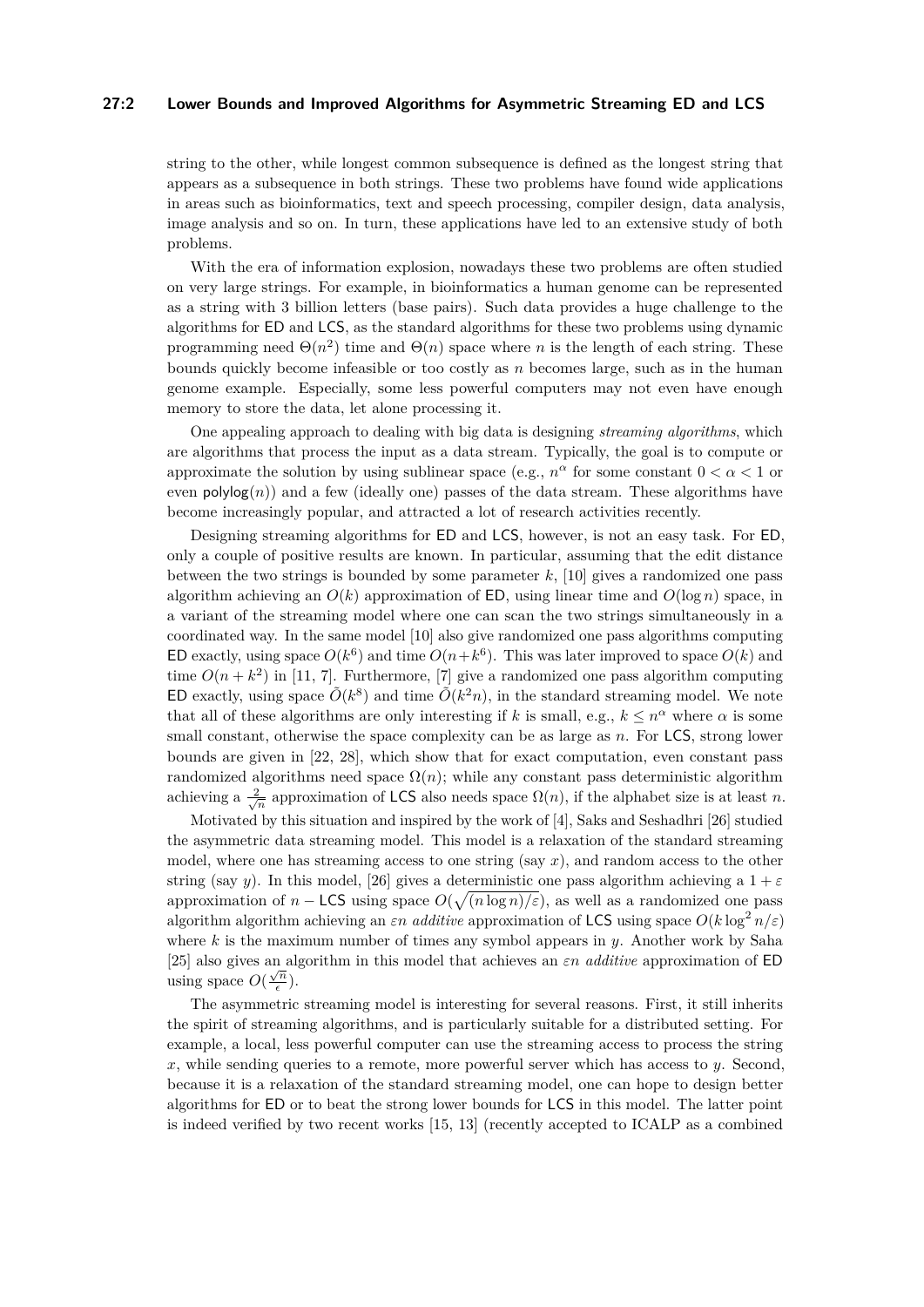paper [\[12\]](#page-16-8)), which give a deterministic one pass algorithm achieving a  $O(2^{1/\delta})$  approximation of ED, using space  $\tilde{O}(n^{\delta}/\delta)$  and time  $\tilde{O}_{\delta}(n^4)$  for any constant  $\delta > 0$ , as well as deterministic one pass algorithms achieving  $1 \pm \varepsilon$  approximation of **ED** and **LCS**, using space  $\tilde{O}(\frac{\sqrt{n}}{\varepsilon})$  $\frac{\sqrt{n}}{\varepsilon}$ ) and time  $\tilde{O}_{\varepsilon}(n^2)$ .

A natural question is how much we can improve these results. Towards answering this question, we study both lower bounds and upper bounds for the space complexity of ED and LCS in the asymmetric streaming model, and we obtain several new, non-trivial results.

**Related work.** On a different topic, there are many works that study the time complexity of ED and LCS. In particular, while [\[6,](#page-16-9) [1\]](#page-15-0) showed that ED and LCS cannot be computed exactly in truly sub-quadratic time unless the strong Exponential time hypothesis [\[19\]](#page-16-10) is false, a successful line of work [\[9,](#page-16-11) [8,](#page-16-12) [20,](#page-16-13) [5,](#page-16-14) [18,](#page-16-15) [23,](#page-17-4) [24\]](#page-17-5) has led to randomized algorithms that achieve constant approximation of ED in near linear time, and randomized algorithms that provide various non-trivial approximation of LCS in linear or sub-quadratic time. Another related work is [\[4\]](#page-16-7), where the authors proved a lower bound on the *query complexity* for computing ED in the *asymmetric query* model, where one have random access to one string but only limited number of queries to the other string.

# **1.1 Our Contribution**

We initiate a systematic study on lower bounds for computing or approximating ED and LCS in the asymmetric streaming model. To simplify notation we always use  $1 + \varepsilon$  approximation for some  $\varepsilon > 0$ , i.e., outputting an  $\lambda$  with  $\mathsf{OPT} \leq \lambda \leq (1+\varepsilon)\mathsf{OPT}$ , where  $\mathsf{OPT}$  is either  $ED(x, y)$  or  $LCS(x, y)$ . We note that for LCS, this is equivalent to a  $1/(1 + \varepsilon)$  approximation in the standard notation.

Previously, there are no explicitly stated space lower bounds in this model, although as we will discuss later, some lower bounds about LCS can be inferred from the lower bounds for *longest increasing subsequence* LIS in [\[28,](#page-17-1) [16,](#page-16-0) [14\]](#page-16-1). As our first contribution, we prove strong lower bounds for ED in the asymmetric streaming model.

<span id="page-2-1"></span>▶ **Theorem 1.** *There is a constant*  $c > 1$  *such that for any*  $k, n \in \mathbb{N}$  *with*  $n \ge ck$ *, given an alphabet* Σ*, any R-pass randomized algorithm in the asymmetric streaming model that decides if*  $ED(x, y) \geq k$  *for two strings*  $x, y \in \Sigma^n$  *with success probability*  $\geq 2/3$  *must use space*  $\Omega$ (min(k,  $|\Sigma|$ )/R).

This theorem implies the following corollary.

<span id="page-2-0"></span>▶ **Corollary 2.** *Given an alphabet* Σ*, the following space lower bounds hold for any constant pass randomized algorithm with success probability*  $\geq$  2/3 *in the asymmetric streaming model.* **1.**  $\Omega(n)$  *for computing*  $ED(x, y)$  *of two strings*  $x, y \in \Sigma^n$  *if*  $|\Sigma| \geq n$ *.* 

**2.**  $\Omega(\frac{1}{\varepsilon})$  *for*  $1 + \varepsilon$  *approximation of*  $ED(x, y)$  *for two strings*  $x, y \in \Sigma^n$  *if*  $|\Sigma| \geq 1/\varepsilon$ *.* 

Our theorems thus provide a justification for the study of *approximating* ED in the asymmetric streaming model. Furthermore, we note that previously, unconditional lower bounds for ED in various computational models are either weak, or almost identical to the bounds for Hamming distance. For example, a simple reduction from the equality function implies the deterministic two party communication complexity (and hence also the space lower bound in the standard streaming model) for computing or even approximating ED is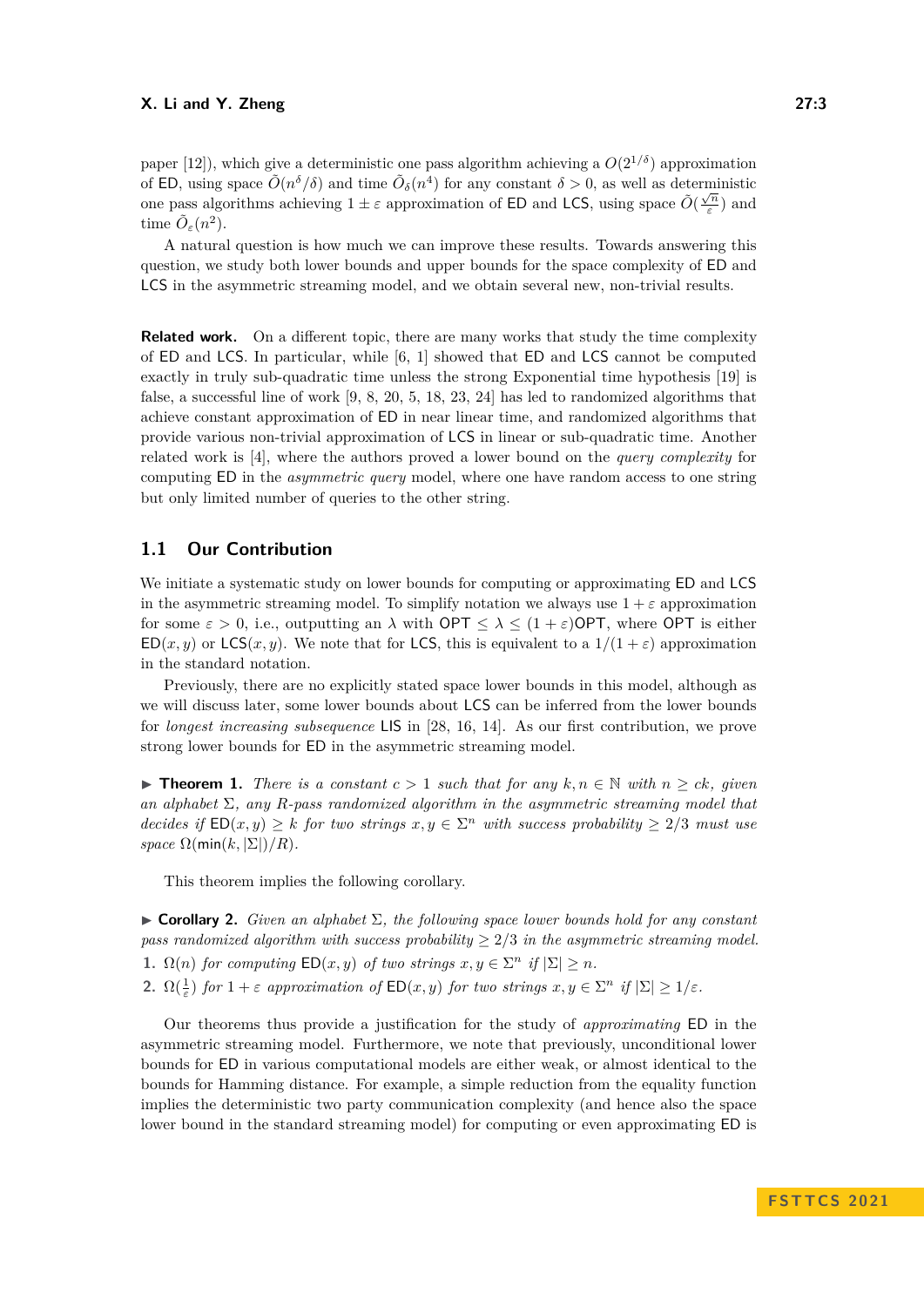## **27:4 Lower Bounds and Improved Algorithms for Asymmetric Streaming ED and LCS**

 $\Omega(n)$ <sup>[1](#page-3-0)</sup>. However the same bound holds for Hamming distance. Thus it has been an intriguing question to prove a rigorous, unconditional separation of the complexity of ED and Hamming distance. To the best of our knowledge the only previous example achieving this is the work of [\[3\]](#page-15-1) and [\[2\]](#page-15-2), which showed that the randomized two party communication complexity of achieving a  $1 + \varepsilon$  approximation of ED is  $\Omega(\frac{\log n}{(1+\varepsilon)\log\log n})$ , while the same problem for Hamming distance has an upper bound of  $O(\frac{1}{\varepsilon^2})$ . Thus if  $\varepsilon$  is a constant, this provides a separation of  $\Omega(\frac{\log n}{\log \log n})$  vs. a constant. However, this result also has some disadvantages: (1) It only works in the randomized setting; (2) The separation becomes obsolete when  $\varepsilon$  is small, e.g.,  $\varepsilon = 1/\sqrt{\log n}$ ; and (3) The lower bound for **ED** is still weak and thus it does not apply to the streaming setting, as there even recoding the index needs space log *n*.

Our result from Corollary [2,](#page-2-0) on the other hand, complements the above result in the aforementioned aspects by providing another strong separation of ED and Hamming distance. Note that even exact computation of the Hamming distance between *x* and *y* is easy in the asymmetric streaming model with one pass and space  $O(\log n)$ . Thus our result provides an *exponential* gap between edit distance and Hamming distance, in terms of the space complexity in the asymmetric streaming model (and also the communication model since our proof uses communication complexity), even for deterministic exact computation.

Next we turn to LCS, which can be viewed as a generalization of LIS. For example, if the alphabet  $\Sigma = [n]$ , then we can fix the string *y* to be the concatenation from 1 to *n*, and it's easy to see that  $\mathsf{LCS}(x, y) = \mathsf{LIS}(x)$ . Therefore, the lower bound of computing LIS for randomized streaming in [\[28\]](#page-17-1) with  $|\Sigma| \geq n$  also implies a similar bound for LCS in the asymmetric streaming model. However, the bound in [\[28\]](#page-17-1) does not apply to the harder case where *x* is a *permutation* of *y*, and their lower bound where  $|\Sigma| < n$  is actually for *longest non-decreasing subsequence*, which does not give a similar bound for LCS in the asymmetric streaming model. [2](#page-3-1) Therefore, we first prove a strong lower bound for LCS in general.

<span id="page-3-2"></span>▶ **Theorem 3.** *There is a constant*  $c > 1$  *such that for any*  $k, n \in \mathbb{N}$  *with*  $n > ck$ *, given an alphabet* Σ*, any R-pass randomized algorithm in the asymmetric streaming model that decides if*  $\mathsf{LCS}(x, y) \geq k$  *for two strings*  $x, y \in \Sigma^n$  *with success probability*  $\geq 2/3$  *must use space*  $\Omega$ (min(k,  $|\Sigma|/R$ ). Moreover, this holds even if x is a permutation of y when  $|\Sigma| \ge n$ *or*  $|\Sigma| \leq k$ *.* 

Similar to the case of ED, this theorem also implies the following corollary.

▶ **Corollary 4.** *Given an alphabet* Σ*, the following space lower bounds hold for any constant pass randomized algorithm with success probability* ≥ 2*/*3 *in the asymmetric streaming model.* **1.**  $\Omega(n)$  *for computing*  $\textsf{LCS}(x, y)$  *of two strings*  $x, y \in \Sigma^n$  *if*  $|\Sigma| \geq n$ *.* 

**2.**  $\Omega(\frac{1}{\varepsilon})$  *for*  $1 + \varepsilon$  *approximation of*  $\mathsf{LCS}(x, y)$  *for two strings*  $x, y \in \Sigma^n$  *if*  $|\Sigma| \geq 1/\varepsilon$ *.* 

We then consider *deterministic* approximation of LCS. Here, the work of [\[16,](#page-16-0) [14\]](#page-16-1) gives a lower bound of  $\Omega\left(\frac{1}{R}\sqrt{\frac{n}{\varepsilon}}\log\left(\frac{|\Sigma|}{\varepsilon n}\right)\right)$  for any *R* pass streaming algorithm achieving a  $1+\varepsilon$ approximation of LIS, which also implies a lower bound of  $\Omega\left(\frac{1}{R}\sqrt{\frac{n}{\varepsilon}}\log\left(\frac{1}{\varepsilon}\right)\right)$  for asymmetric streaming LCS when  $|\Sigma| \geq n$ . These bounds match the upper bound in [\[17\]](#page-16-16) for LIS and LNS, and in [\[15,](#page-16-2) [13\]](#page-16-3) for LCS. However, a major drawback of this bound is that it gives nothing when  $|\Sigma|$  is small (e.g.,  $|\Sigma| \leq \varepsilon n$ ). For even smaller alphabet size, the bound does not even

<span id="page-3-0"></span> $1$  We include this bound in the appendix for completeness, as we cannot find any explicit statement in the literature.

<span id="page-3-1"></span><sup>&</sup>lt;sup>2</sup> One can get a similar reduction to LCS, but now *y* needs to be the sorted version of *x*, which gives additional information about *x* in the asymmetric streaming model since we have random access to *y*.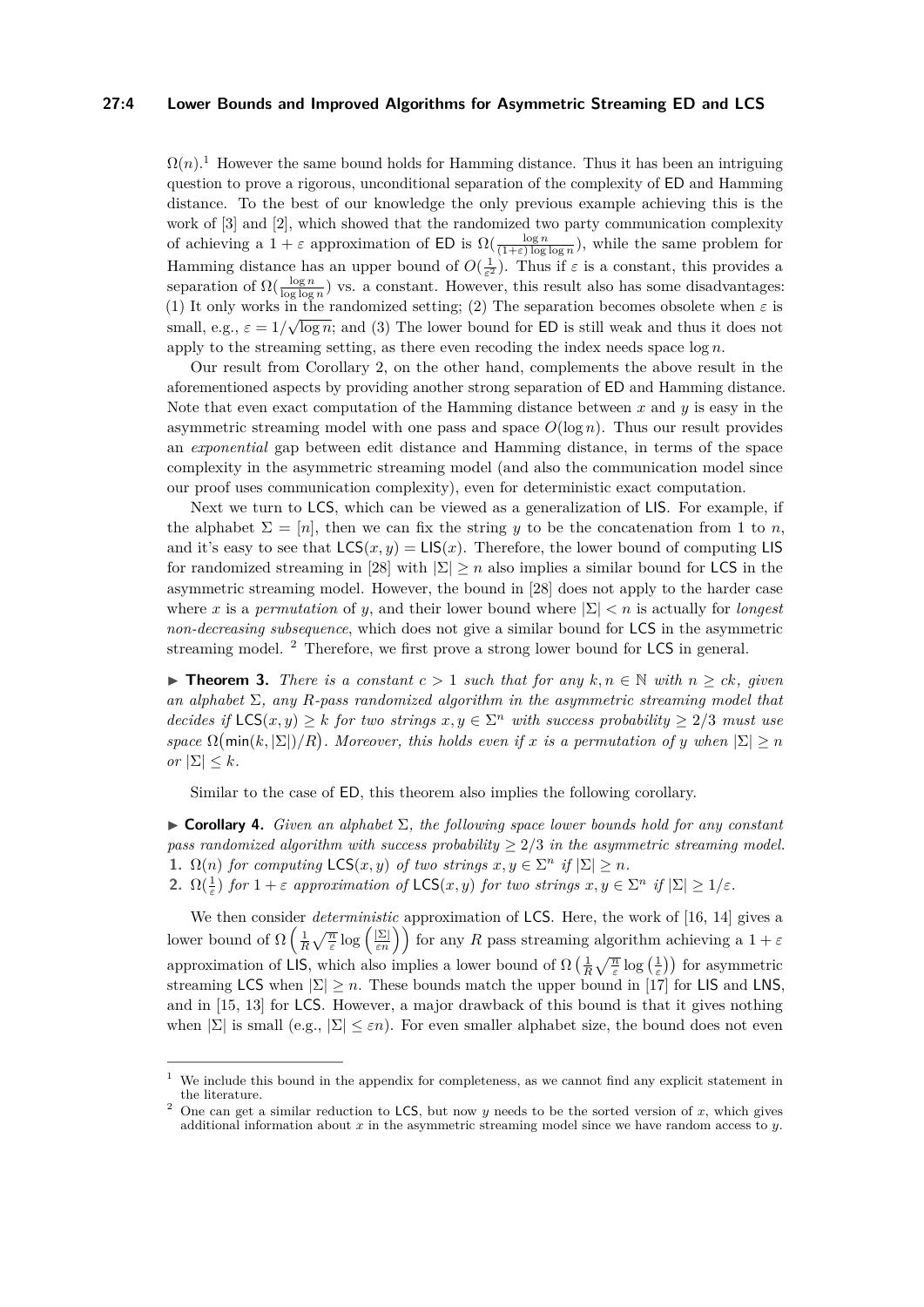give anything for exact computation. For example, in the case of a binary alphabet, we know that  $LIS(x) \leq 2$  and thus taking  $\varepsilon = 1/2$  corresponds to exact computation. Yet the bound gives a negative number.

This is somewhat disappointing as in most applications of ED and LCS, the alphabet size is actually a fixed constant. These include for example the English language and the human DNA sequence (where the alphabet size is 4 for the 4 bases). Therefore, in this paper we focus on the case where the alphabet size is small, and we have the following theorem.

<span id="page-4-0"></span>**Find 15.** *Given an alphabet*  $\Sigma$ *, for any*  $\varepsilon > 0$  *where*  $\frac{|\Sigma|^2}{\varepsilon} = O(n)$ *, any R-pass deterministic algorithm in the asymmetric streaming model that computes a* 1+*ε approximation of*  $\mathsf{LCS}(x, y)$  *for two strings*  $x, y \in \Sigma^n$  *must use space*  $\Omega$   $\left(\frac{|\Sigma|}{\varepsilon}\right)$ *ε /R .*

Thus, even for a binary alphabet, achieving  $1 + \varepsilon$  approximation for small  $\varepsilon$  (e.g.,  $\varepsilon = 1/n$ which corresponds to exact computation) can take space as large as  $\Omega(n)$  for any constant pass algorithm. Further note that by taking  $|\Sigma| = \sqrt{\varepsilon n}$ , we recover the  $\Omega\left(\frac{\sqrt{n}}{\varepsilon}\right)$  $\sqrt{\frac{n}{\varepsilon}}/R$  bound with a much smaller alphabet.

Finally, we turn to LIS and longest non-decreasing subsequence (LNS), as well as a natural generalization of LIS and LNS which we call *longest non-decreasing subsequence with threshold* (LNST). Given a string  $x \in \Sigma^n$  and a threshold  $t \leq n$ , LNST( $x, t$ ) denotes the length of the longest non-decreasing subsequence in *x* such that each symbol appears at most *t* times. It is easy to see that the case of  $t = 1$  corresponds to LIS and the case of  $t = n$  corresponds to LNS. Thus LNST is indeed a generalization of both LIS and LNS. It is also a special case of LCS when  $|\Sigma|$ *t*  $\leq n$  as we can take *y* to be the concatenation of *t* copies of each symbol. in the ascending order (and possibly padding some symbols not in *x*). How hard is LNST? We note that in the case of  $t = 1$  (LIS) and  $t = n$  (LNS) a simple dynamic programming can solve the problem in one pass with space  $O(|\Sigma| \log n)$ , and  $1 + \varepsilon$  approximation can be achieved in one pass with space  $\tilde{O}(\sqrt{\frac{n}{\varepsilon}})$  by [\[17\]](#page-16-16). Thus one can ask what is the situation for other *t*. Again we focus on the case of a small alphabet and have the following theorem.

<span id="page-4-1"></span> $\blacktriangleright$  **Theorem 6.** *Given an alphabet*  $\Sigma$ *, for deterministic*  $(1+\varepsilon)$  *approximation of* LNST $(x, t)$ *for a string*  $x \in \Sigma^n$  *in the streaming model with R passes, we have the following space lower bounds:*

**1.**  $\Omega(\min(\sqrt{n}, |\Sigma|)/R)$  *for any constant t (this includes* LIS), when  $\varepsilon$  *is any constant.* 

- **2.**  $\Omega(|\Sigma|\log(1/\varepsilon)/R)$  *for*  $t \ge n/|\Sigma|$  *(this includes* LNS*), when*  $|\Sigma|^2/\varepsilon = O(n)$ *.*
- 2.  $\frac{32}{12}$  lo<sub>g</sub><br>3. Ω  $\frac{\sqrt{|\Sigma|}}{5}$  $\frac{\overline{|\Sigma|}}{\varepsilon}$  *for*  $t = \Theta(1/\varepsilon)$ *, when*  $|\Sigma|/\varepsilon = O(n)$ *.*

Thus, case 1 and 2 show that even for any constant approximation, any constant pass streaming algorithm for LIS and LNS needs space  $\Omega(|\Sigma|)$  when  $|\Sigma| \leq \sqrt{n}$ , matching the *O*( $|\Sigma|$  log *n*) upper bound up to a logarithmic factor. Taking  $\varepsilon = 1/\sqrt[3]{n}$  and  $|\Sigma| \leq \sqrt[3]{n}$  for example, we further get a lower bound of  $\Omega(|\Sigma| \log n)$  for approximating LNS using any constant pass streaming algorithm. This matches the  $O(|\Sigma| \log n)$  upper bound. These results complement the bounds in [\[16,](#page-16-0) [14,](#page-16-1) [17\]](#page-16-16) for the important case of small alphabet, and together they provide an almost complete picture for LIS and LNS. Case 3 shows that for certain choices of t and  $\varepsilon$ , the space we need for LNST can be significantly larger than those for LIS and LNS. It is an intriguing question to completely characterize the behavior of LNST for all regimes of parameters.

We also give improved algorithms for asymmetric streaming ED and LCS. For ED, [\[15,](#page-16-2) [13\]](#page-16-3) gives a  $O(2^{1/\delta})$ -approximation algorithm with  $\tilde{O}(n^{\delta})$  space for any constant  $\delta \in (0,1)$ . We further reduced the space needed from  $\tilde{O}(\frac{n^{\delta}}{\delta})$  $\frac{a^{\delta}}{\delta}$ ) to  $O(\frac{d^{\delta}}{\delta})$  $\frac{d^b}{\delta}$  polylog $(n)$ ) where  $d = \mathsf{ED}(x, y)$ . Specifically, we have the following theorem.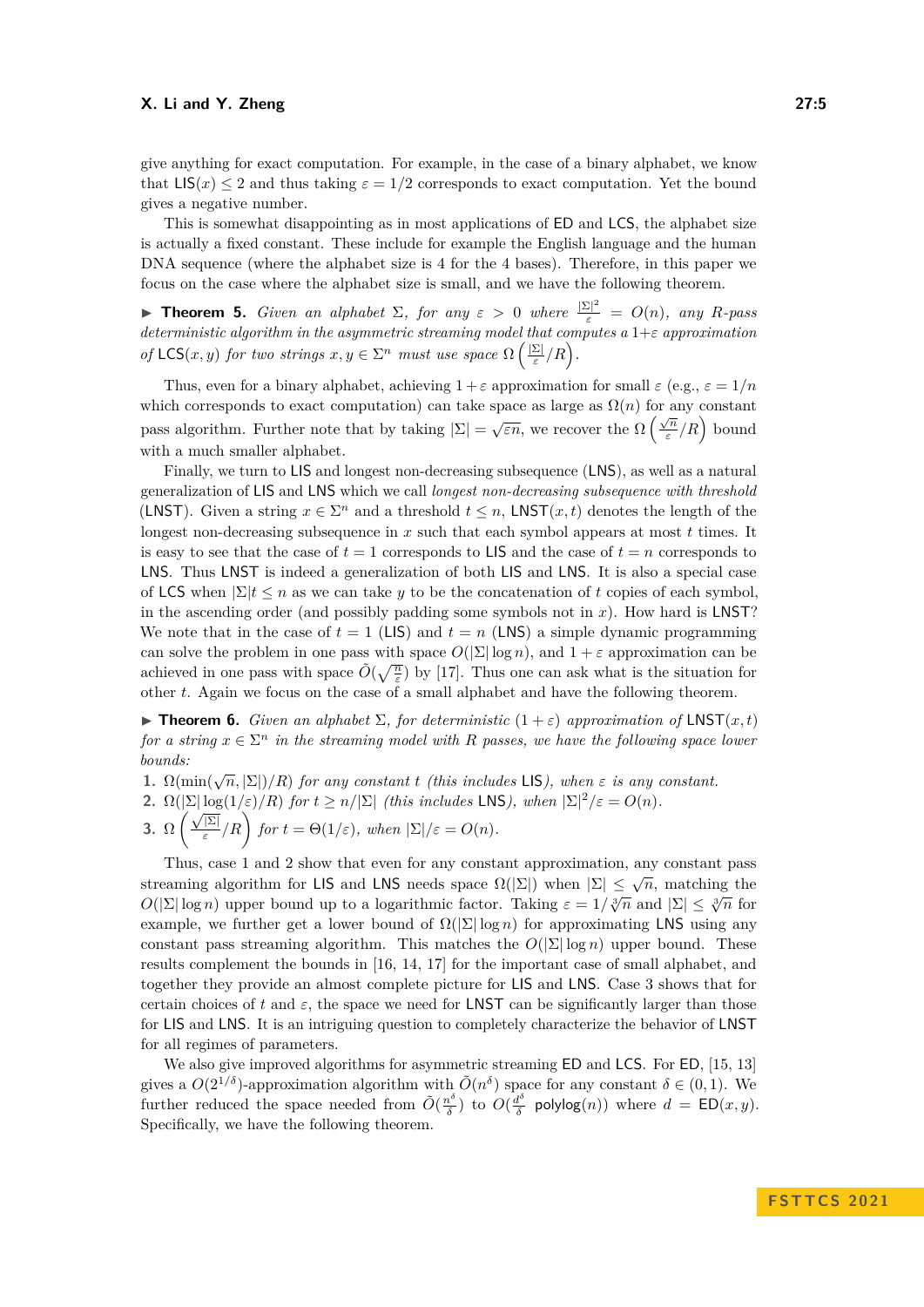## **27:6 Lower Bounds and Improved Algorithms for Asymmetric Streaming ED and LCS**

 $\blacktriangleright$  **Theorem 7.** Assume  $ED(x, y) = d$ , in the asymmetric streaming model, there are one-pass *deterministic algorithms in polynomial time with the following parameters:* 

- **1.** *A*  $(3 + \varepsilon)$ -approximation of  $ED(x, y)$  using  $O(\sqrt{d} \text{ polylog}(n))$  space.
- **2.** For any constant  $\delta \in (0,1/2)$ , a  $2^{O(\frac{1}{\delta})}$ -approximation of  $ED(x,y)$  using  $O(\frac{d^{\delta}}{\delta})$ *δ* polylog(*n*)) *space.*

For LCS over a large alphabet, the upper bounds in [\[15,](#page-16-2) [13\]](#page-16-3) match the lower bounds implied by [\[16,](#page-16-0) [14\]](#page-16-1). We thus again focus on small alphabet. Note that our Theorem [5](#page-4-0) does not give anything useful if  $|\Sigma|$  is small and  $\varepsilon$  is large (e.g., both are constants). Thus a natural question is whether one can get better bounds. In particular, is the dependence on  $1/\varepsilon$  linear as in our theorem, or is there a threshold beyond which the space jumps to say for example  $\Omega(n)$ ? We note that there is a trivial one pass,  $O(\log n)$  space algorithm even in the standard streaming model that gives a |Σ| approximation of LCS (or 1*/*|Σ| approximation in standard notation), and no better approximation using sublinear space is known even in the asymmetric streaming model. Thus one may wonder whether this is the threshold. We show that this is not the case, by giving a one pass algorithm in the asymmetric streaming model over the binary alphabet that achieves a  $2 - \varepsilon$  approximation of LCS (or  $1/2 + \varepsilon$ approximation in standard notation), using space  $n^{\delta}$  for any constant  $\delta > 0$ .

▶ **Theorem 8.** *For any constant δ* ∈ (0*,* 1*/*2)*, there exists a constant ε >* 0 *and a one-pass deterministic algorithm that outputs a*  $2 - \varepsilon$  *approximation of* LCS(*x, y*) *for any two strings*  $x, y \in \{0, 1\}^n$ , with  $\tilde{O}(n^{\delta}/\delta)$  space and polynomial time in the asymmetric streaming model.

Finally, as mentioned before, we now have an almost complete picture for LIS and LNS, but for the more general LNST the situation is still far from clear. Since LNST is a special case of LCS, if  $|\Sigma|t = O(n)$  then the upper bound of  $\tilde{O}(\frac{\sqrt{n}}{\epsilon})$  $\frac{m}{\varepsilon}$ ) in [\[15,](#page-16-2) [13\]](#page-16-3) still applies and this matches our lower bound in case 3, Theorem [6](#page-4-1) by taking  $|\Sigma| = \varepsilon n$ . One can then ask the natural question of whether we can get a matching upper bound for the case of small alphabet. We are not able to achieve this, but we provide a simple algorithm that can use much smaller space for certain regimes of parameters in this case.

<span id="page-5-0"></span>**► Theorem 9.** *Given an alphabet*  $\Sigma$  *with*  $|\Sigma| = r$ *. For any*  $\varepsilon > 0$  *and*  $t \geq 1$ *, there is a one-pass streaming algorithm that computes a*  $(1 + \varepsilon)$  *approximation of* LNST $(x, t)$  *for any*  $x \in \Sigma^n$  *with*  $\tilde{O}((\min(t, r/\varepsilon) + 1)^r)$  *space.* 

# **1.2 Overview of our Techniques**

Here we provide an informal overview of the techniques used in this paper.

# **1.2.1 Lower Bounds**

Our lower bounds use the general framework of communication complexity. To limit the power of random access to the string *y*, we always fix *y* to be a specific string, and consider different strings *x*. In turn, we divide *x* into several blocks and consider the two party/multi party communication complexity of  $ED(x, y)$  or  $LCS(x, y)$ , where each party holds one block of *x*. However, we need to develop several new techniques to handle edit distance and small alphabets.

**Edit distance.** We start with edit distance. One difficulty here is to handle substitutions, as with substitutions edit distance becomes similar to Hamming distance, and this is exactly one of the reasons why strong complexity results separating edit distance and Hamming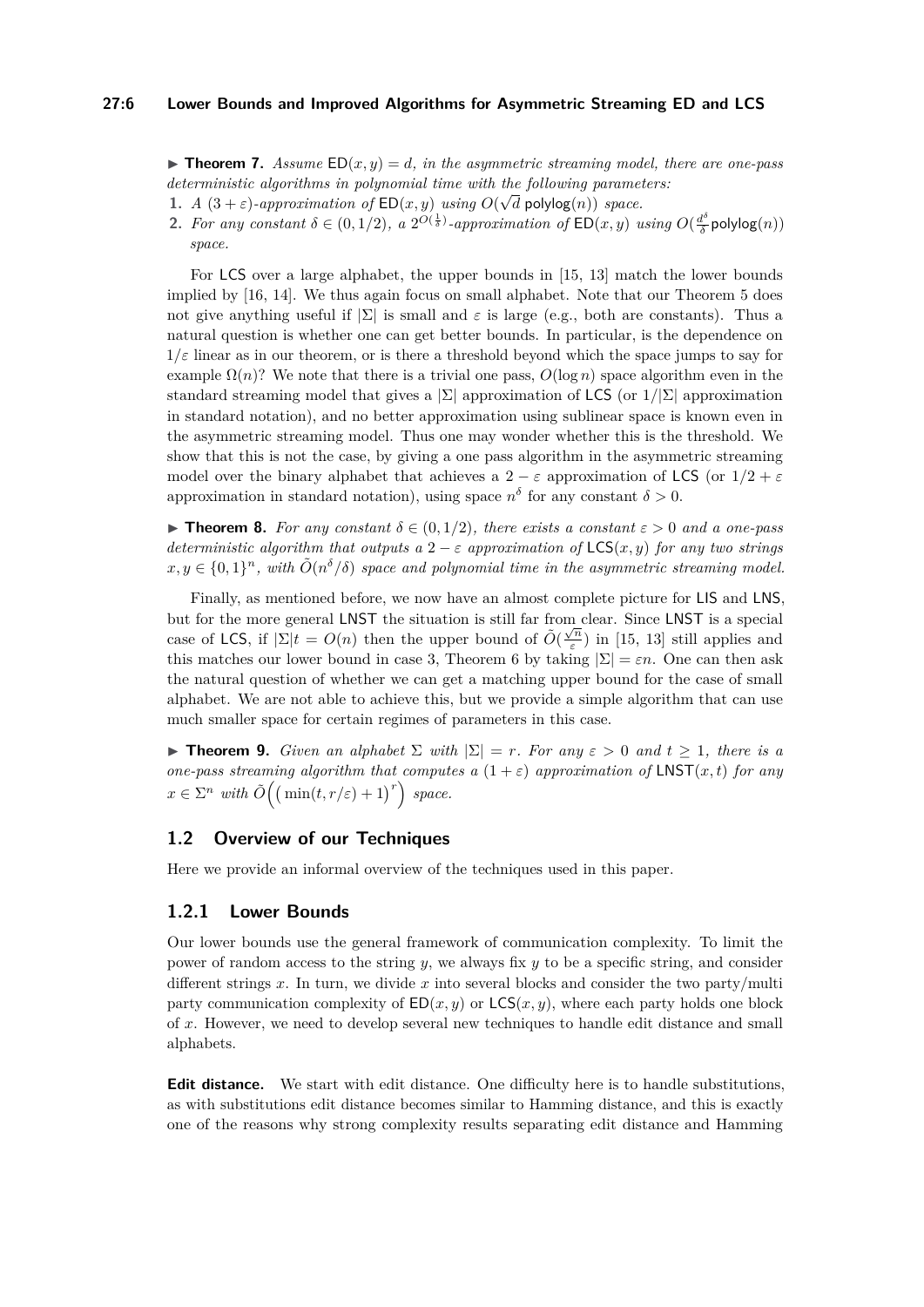distance are rare. Indeed, if we define  $ED(x, y)$  to be the smallest number of insertions and deletions (without substitutions) to transform *x* into *y*, then  $ED(x, y) = 2n - 2LCS(x, y)$ and thus a lower bound for exactly computing LCS (e.g., those implied from [\[16,](#page-16-0) [14\]](#page-16-1)) would translate directly into the same bound for exactly computing ED. On the other hand, with substitutions things become more complicated: if  $LCS(x, y)$  is small (e.g.,  $LCS(x, y) \leq n/2$ ) then in many cases (such as examples obtained by reducing from [\[16,](#page-16-0) [14\]](#page-16-1)) the best option to transform *x* into *y* is just replacing each symbol in *x* by the corresponding symbol in *y* if they are different, which makes  $ED(x, y)$  exactly the same as their Hamming distance.

To get around this, we need to ensure that  $LCS(x, y)$  is large. We demonstrate our ideas by first describing an  $\Omega(n)$  lower bound for the deterministic two party communication complexity of  $ED(x, y)$ , using a reduction from the equality function which is well known to have an  $\Omega(n)$  communication complexity bound. Towards this, fix  $\Sigma = \langle 3n \rangle \cup \{a\}$  where *a* is a special symbol, and fix  $y = 1 \circ 2 \circ \cdots \circ 3n$ . We divide *x* into two parts  $x = (x_1, x_2)$ such that  $x_1$  is obtained from the string  $(1, 2, 4, 5, \dots, 3i - 2, 3i - 1, \dots, 3n - 2, 3n - 1)$ by replacing some symbols of the form  $3j - 1$  by *a*, while  $x_2$  is obtained from the string  $(2,3,5,6,\dots,3i-1,3i,\dots,3n-1,3n)$  by replacing some symbols of the form  $3j-1$  by *a*. Note that the way we choose  $(x_1, x_2)$  ensures that  $\mathsf{LCS}(x, y) \geq 2n$  before replacing any symbol by *a*.

Intuitively, we want to argue that the best way to transform  $x$  into  $y$ , is to delete a substring at the end of  $x_1$  and a substring at the beginning of  $x_2$ , so that the resulted string becomes an increasing subsequence as long as possible. Then, we insert symbols into this string to make it match *y* except for those *a* symbols. Finally, we replace the *a* symbols by substitutions. If this is true then we can finish the argument as follows. Let  $T_1, T_2 \subset [n]$  be two subsets with size  $t = \Omega(n)$ , where for any  $i \in \{1, 2\}$ , all symbols of the form  $3j - 1$  in  $x_i$ with  $j \in T_i$  are replaced by a. Now if  $T_1 = T_2$  then it doesn't matter where we choose to delete the substrings in  $x_1$  and  $x_2$ , the number of edit operations is always  $3n - 2 + t$  by a direct calculation. On the other hand if  $T_1 \neq T_2$  and assume for simplicity that the smallest element they differ is an element in *T*2, then there is a way to save one substitution, and the the number of edit operations becomes  $3n - 3 + t$ .

The key part is now proving our intuition. For this, we consider all possible  $r \in [3n]$ such that  $x_1$  is transformed into  $y[1 : r]$  and  $x_2$  is transformed into  $y[r + 1 : 3n]$ , and compute the two edit distances respectively. To analyze the edit distance, we first show by a greedy argument that without loss of generality, we can assume that we apply deletions first, followed by insertions, and substitutions at last. This reduces the edit distance problem to the following problem: for a fixed number of deletions and insertions, what is the best way to minimize the Hamming distance (or maximize the number of agreements of symbols at the same indices) in the end. Now we break the analysis of  $ED(x_1, y[1 : r])$  into two cases. Case 1 is where the number of deletions (say  $d_d$ ) is large. In this case, the number of insertions (say  $d_i$ ) must also be large, and we argue that the number of agreements is at most  $\textsf{LCS}(x_1, y[1:r]) + d_i$ . Case 2 is where  $d_d$  is small. In this case,  $d_i$  must also be small. Now we crucially use the structure of  $x_1$  and  $y$ , and argue that symbols in  $x_1$  larger than  $3d_i$ (or original index beyond  $2d_i$ ) are guaranteed to be out of agreement. Thus the number of agreements is at most  $\mathsf{LCS}(x_1[1:2d_i], y[1:r]) + d_i$ . In each case combining the bounds gives us a lower bound on the total number of operations. The situation for  $x_2$  and  $y[r+1:3n]$  is completely symmetric and this proves our intuition.

In the above construction, *x* and *y* have different lengths  $(|x| = 4n$  while  $|y| = 3n$ ). We can fix this by adding a long enough string *z* with distinct symbols than those in  $\{x, y\}$  to the end of both *x* and *y*, and then add *n* symbols of *a* at the end of *z* for *y*. We argue that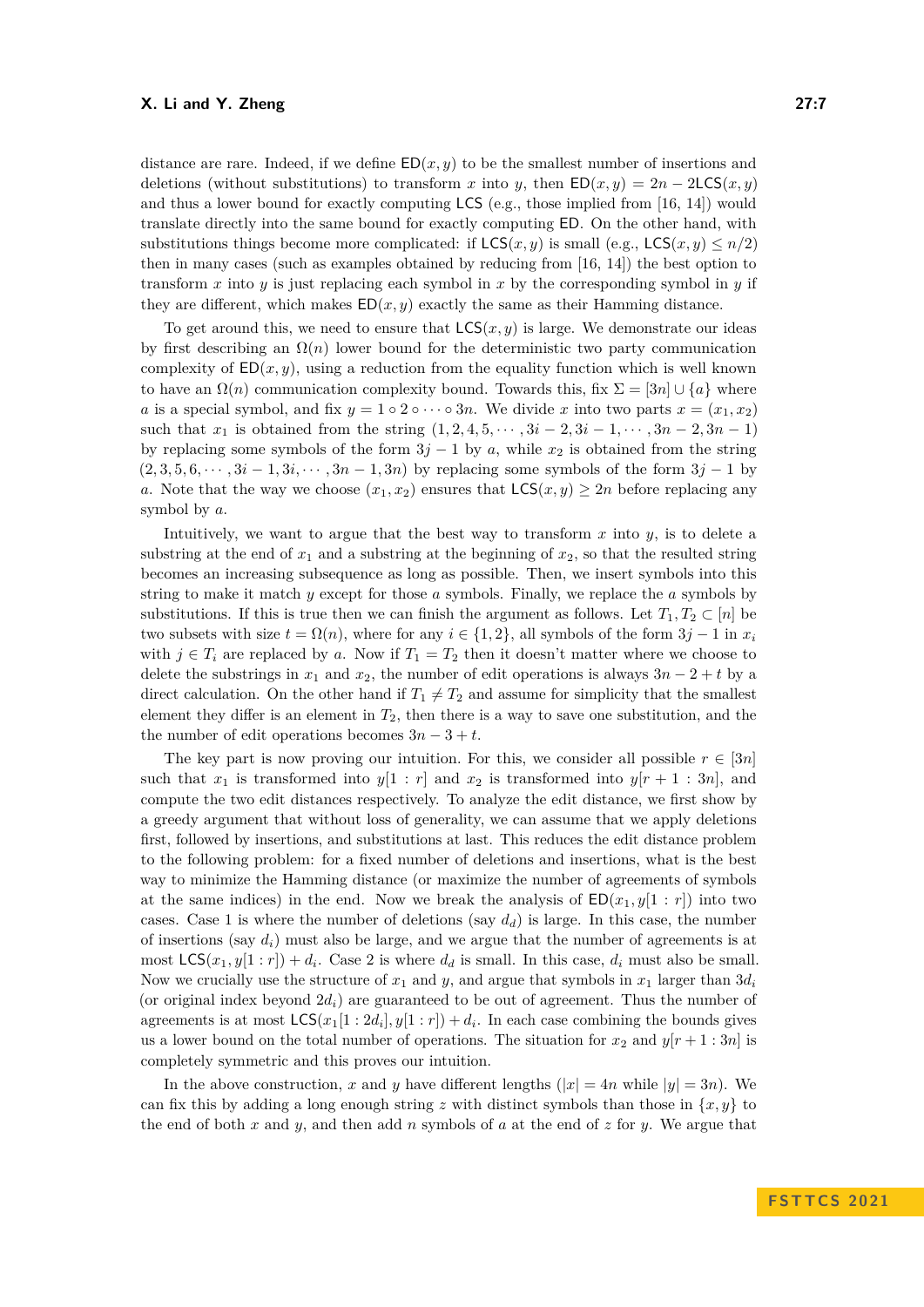## **27:8 Lower Bounds and Improved Algorithms for Asymmetric Streaming ED and LCS**

the best way to do the transformation is to transform *x* into *y*, and then insert *n* symbols of *a*. To show this, we first argue that at least one symbol in *z* must be kept, for otherwise the number of operations is already larger than the previous transformation. Then, using a greedy argument we show that the entire *z* must be kept, and thus the natural transformation is the optimal.

To extend the bound to randomized algorithms, we modify the above construction and reduce from *Set Disjointness* (DIS), which is known to have randomized communication complexity  $\Omega(n)$ . Given two strings  $\alpha, \beta \in \{0,1\}^n$  representing the characteristic vectors of two sets  $A, B \subseteq [n]$ ,  $DIS(\alpha, \beta) = 0$  if and only if  $A \cap B \neq \emptyset$ , or equivalently,  $\exists j \in [n], \alpha_j =$  $\beta_j = 1$ . For the reduction, we first create two new strings  $\alpha', \beta' \in \{0,1\}^{2n}$  which are "balanced" versions of  $\alpha, \beta$ . Formally,  $\forall j \in [n], \alpha'_{2j-1} = \alpha_j$  and  $\alpha'_{2j} = 1 - \alpha_j$ . We create  $\beta'$ slightly differently, i.e.,  $\forall j \in [n], \beta'_{2j-1} = 1 - \beta_j$  and  $\beta'_{2j} = \beta_j$ . Now both  $\alpha'$  and  $\beta'$  have *n* 1's, we can use them as the characteristic vectors of the two sets  $T_1, T_2$  in the previous construction. A similar argument now leads to the bound for randomized algorithms.

**Longest common subsequence.** Our lower bounds for randomized algorithms computing LCS exactly are obtained by a similar and simpler reduction from DIS: we still fix *y* to be an increasing sequence of length 8*n* and divide *y* evenly into 4*n* blocks of constant size. Now  $x_1$  consists of the blocks with an odd index, while  $x_2$  consists of the blocks with an even index. Thus *x* is a permutation of *y*. Next, from  $\alpha, \beta \in \{0, 1\}^n$  we create  $\alpha', \beta' \in \{0, 1\}^{2n}$ in a slightly different way and use  $\alpha'$ ,  $\beta'$  to modify the 2*n* blocks in  $x_1$  and  $x_2$  respectively. If a bit is 1 then we arrange the corresponding block in the increasing order, otherwise we arrange the corresponding block in the decreasing order. A similar argument as before now gives the desired  $\Omega(n)$  bound. We note that [\[28\]](#page-17-1) has similar results for LIS by reducing from DIS. However, our reduction and analysis are different from theirs. Thus we can handle LCS, and even the harder case where *x* is a permutation of *y*.

We now turn to LCS over a small alphabet. To illustrate our ideas, let's first consider  $\Sigma = \{0, 1\}$  and choose  $y = 0^{n/2} 1^{n/2}$ . It is easy to see that  $LCS(x, y) = LNST(x, n/2)$ . We now represent each string  $x \in \{0,1\}^n$  as follows: at any index  $i \in [n] \cup \{0\}$ , we record a pair  $(p,q)$ where  $p = \min(\text{the number of } 0\text{'s in } x[1 : i], n/2)$  and  $q = \min(\text{the number of } 1\text{'s in } x[i + 1 : i])$  $n|, n/2$ . Thus, if we read *x* from left to right, then upon reading a 0, *p* may increase by 1 and *q* does not change; while upon reading a 1, *p* does not change and *q* may decrease by 1. Hence if we use the horizontal axis to stand for  $p$  and the vertical axis to stand for  $q$ , then these points  $(p, q)$  form a polygonal chain. We call  $p + q$  the *value* at point  $(p, q)$  and it is easy to see that  $\mathsf{LCS}(x, y)$  must be the value of an endpoint of some chain segment.

Using the above representation, we now fix  $\Sigma = \{0, 1, 2\}$  and choose  $y = 0^{n/3} 1^{n/3} 2^{n/3}$ , so **LCS**(*x, y*) = **LNST**(*x, n*/3). We let *x* = (*x*<sub>1</sub>*, x*<sub>2</sub>) such that *x*<sub>1</sub> ∈ {0*,* 1}<sup>*n*/2</sup> and *x*<sub>2</sub> ∈ {1*,* 2}<sup>*n*/2</sup>. Since any common subsequence between x and y must be of the form  $0^a1^b2^c$  it suffices to consider common subsequence between  $x_1$  and  $0^{n/3}1^{n/3}$ , and that between  $x_2$  and  $1^{n/3}2^{n/3}$ , and combine them together. Towards that, we impose the following properties on  $x_1, x_2$ : (1) The number of 0's, 1's, and 2's in each string is at most *n/*3; (2) In the polygonal chain representation of each string, the values of the endpoints strictly increase when the number of 1's increases; and (3) For any endpoint in  $x_1$  where the number of 1's is some  $r$ , there is a corresponding endpoint in  $x_2$  where the number of 1's is  $n/3 - r$ , and the values of these two endpoints sum up to a fixed number  $t = \Omega(n)$ . Note that property (2) implies that  $\mathsf{LCS}(x, y)$ must be the sum of the values of an endpoint in  $x_1$  where the number of 1's is some  $r$ , and an endpoint in  $x_2$  where the number of 1's is  $n/3 - r$ , while property (3) implies that for any string  $x_1$ , there is a unique corresponding string  $x_2$ , and  $LCS(x, y) = t$  (regardless of the choice of *r*).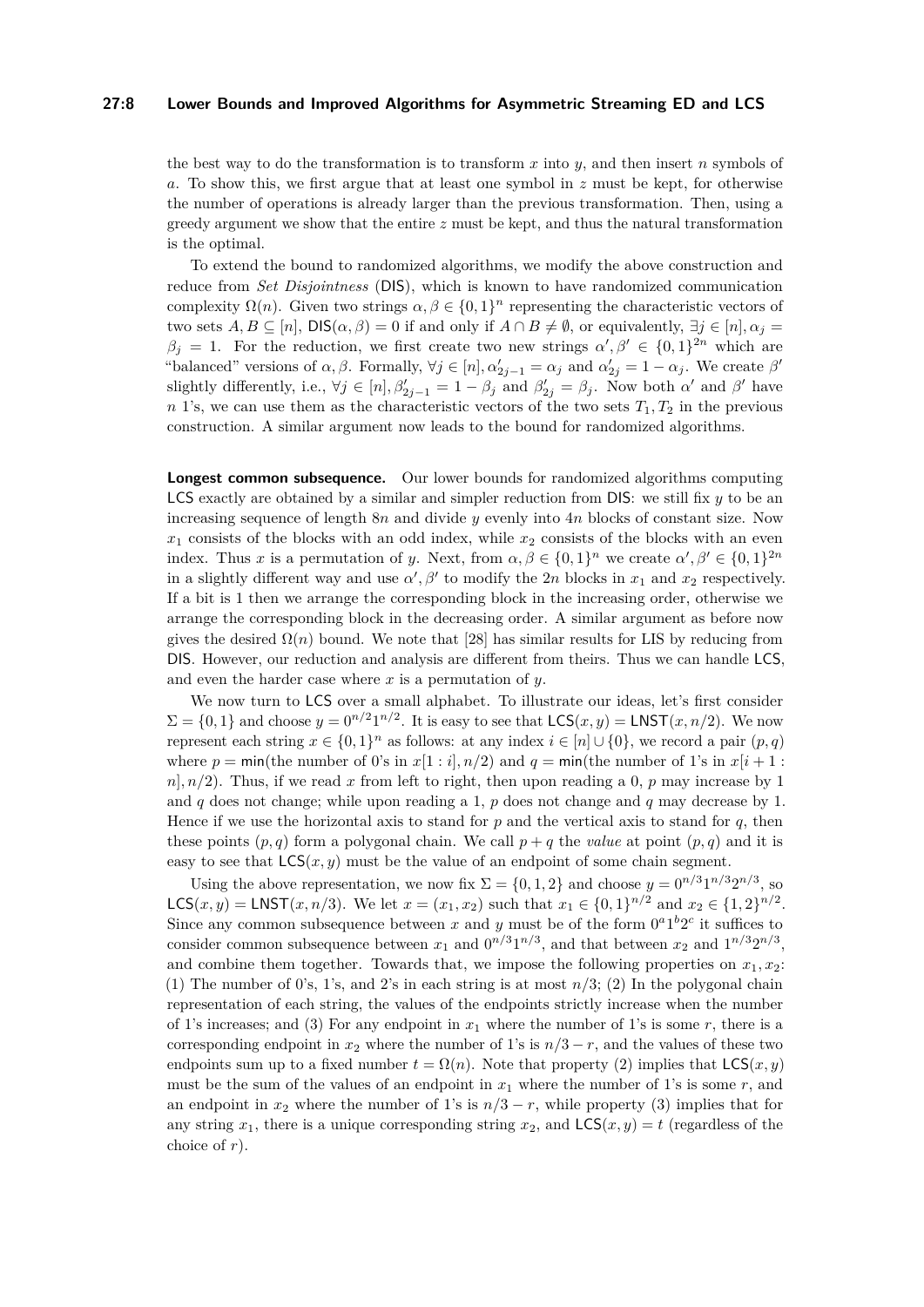We show that under these properties, all possible strings  $x = (x_1, x_2)$  form a set *S* with  $|S| = 2^{\Omega(n)}$ , and this set gives a *fooling set* for the two party communication problem of computing  $\mathsf{LCS}(x, y)$ . Indeed, for any  $x = (x_1, x_2) \in S$ , we have  $\mathsf{LCS}(x, y) = t$ . On the other hand, for any  $(x_1, x_2) \neq (x'_1, x'_2) \in S$ , the values must differ at some point for  $x_1$  and  $x'_1$ . Hence by switching, either  $(x_1, x_2)$  or  $(x_1', x_2)$  will have a LCS with *y* that has length at least  $t+1$ . Standard arguments now imply an  $\Omega(n)$  communication complexity lower bound. A more careful analysis shows that we can even replace the symbol 2 by 0, thus resulting in a binary alphabet.

The above argument can be easily modified to give a  $\Omega(1/\varepsilon)$  bound for  $1+\varepsilon$  approximation of LCS when  $\varepsilon$  < 1, by taking the string length to be some  $n' = \Theta(1/\varepsilon)$ . To get a better bound, we combine our technique with the technique in [\[14\]](#page-16-1) and consider the following direct sum problem: we create *r* copies of strings  $\{x^i, i \in [r]\}$  and  $\{y^i, i \in [r]\}$  where each copy uses distinct alphabets with size 2. Assume for  $x^i$  and  $y^i$  the alphabet is  $\{a_i, b_i\}$ , now  $x^i$  again consists of r copies of  $(x_{j1}^i, x_{j2}^i), j \in [r]$ , where each  $x_{j\ell}^i \in \{a_i, b_i\}^{n'/2}$  for  $\ell \in [2]$ ; while  $y^i$ consists of r copies  $y_j^i = a_i^{n'/3} b_i^{n'/3} a_i^{n'/3}$ ,  $j \in [r]$ . The direct sum problem is to decide between the following two cases for some  $t = \Omega(n')$ : (1)  $\exists i$  such that there are  $\Omega(r)$  copies  $(x_{j1}^i, x_{j2}^i)$ in  $x^i$  with  $\mathsf{LCS}((x_{j1}^i \circ x_{j2}^i), y_j^i) \geq t+1$ , and (2)  $\forall i$  and  $\forall j$ ,  $\mathsf{LCS}((x_{j1}^i \circ x_{j2}^i), y_j^i) \leq t$ . We do this by arranging the  $x^i$ 's row by row into an  $r \times 2r$  matrix (each entry is a length  $n'/2$ string) and letting *x* be the concatenation of the *columns*. We call these strings the *contents* of the matrix, and let  $y$  be the concatenation of the  $y<sup>i</sup>$ 's. Now intuitively, case (1) and case (2) correspond to deciding whether  $LCS(x, y) \geq 2rt + \Omega(r)$  or  $LCS(x, y) \leq 2rt$ , which implies a  $1 + \Omega(1/t) = 1 + \varepsilon$  approximation. The lower bound follows by analyzing the 2*r*-party communication complexity of this problem, where each party holds a column of the matrix.

However, unlike the constructions in [\[16,](#page-16-0) [14\]](#page-16-1) which are relatively easy to analyze because all symbols in *x* (respectively *y*) are *distinct*, the repeated symbols in our construction make the analysis of LCS much more complicated (we can also use distinct symbols but that will only give us a bound of  $\frac{\sqrt{|\Sigma|}}{s}$ <sup>[2]</sup> instead of  $\frac{|\Sigma|}{\varepsilon}$ . To ensure that the **LCS** is to match each  $(x_j^i, x_{j2}^i)$  to the corresponding  $y_j^i$ , we use another *r* symbols  $\{c_i, i \in [r]\}$  and add *buffers* of large size (e.g., size *n'*) between adjacent copies of  $(x_{j1}^i, x_{j2}^i)$ . We do the same thing for  $y_j^i$ correspondingly. Moreover, it turns out we need to arrange the buffers carefully to avoid unwanted issues: in each row  $x^i$ , between each copy of  $(x^i_{j1}, x^i_{j2})$  we use a buffer of new symbol. Thus the buffers added to each row  $x^i$  are  $c_1^{n'}, c_2^{n'}, \cdots, c_r^{n'}$  sequentially and this is the same for every row. That is, in each row the contents use the same alphabet  $\{a_i, b_i\}$ but the buffers use different alphabets  $\{c_i, i \in [r]\}$ . Now we have a  $r \times 3r$  matrix and we again let x be the concatenation of the *columns* while let y be the concatenation of the  $y^i$ 's. Note that we are using an alphabet of size  $|\Sigma| = 3r$ . We use a careful analysis to argue that case (1) and case (2) now correspond to deciding whether  $LCS(x, y) \ge 2rn' + rt + \Omega(r)$  or  $LCS(x, y) \leq 2rn' + rt$ , which implies a  $1 + \varepsilon$  approximation. The lower bound follows by analyzing the 3*r*-party communication complexity of this problem, and we show a lower bound of  $\Omega(r/\varepsilon) = \Omega(|\Sigma|/\varepsilon)$  by generalizing our previous fooling set construction to the multi-party case, where we use a good error correcting code to create the  $\Omega(r)$  gap.

The above technique works for  $\varepsilon < 1$ . For the case of  $\varepsilon \geq 1$  our bound for LCS can be derived directly from our bound for LIS, which we describe next.

**Longest increasing/non-decreasing subsequence.** Our  $\Omega(|\Sigma|)$  lower bound over small alphabet is achieved by modifying the construction in [\[14\]](#page-16-1) and providing a better analysis. Similar as before, we consider a matrix  $B \in \{0,1\}^{\frac{r}{c} \times r}$  where *c* is a large constant and  $r = |\Sigma|$ . We now consider the *r*-party communication problem where each party holds one column of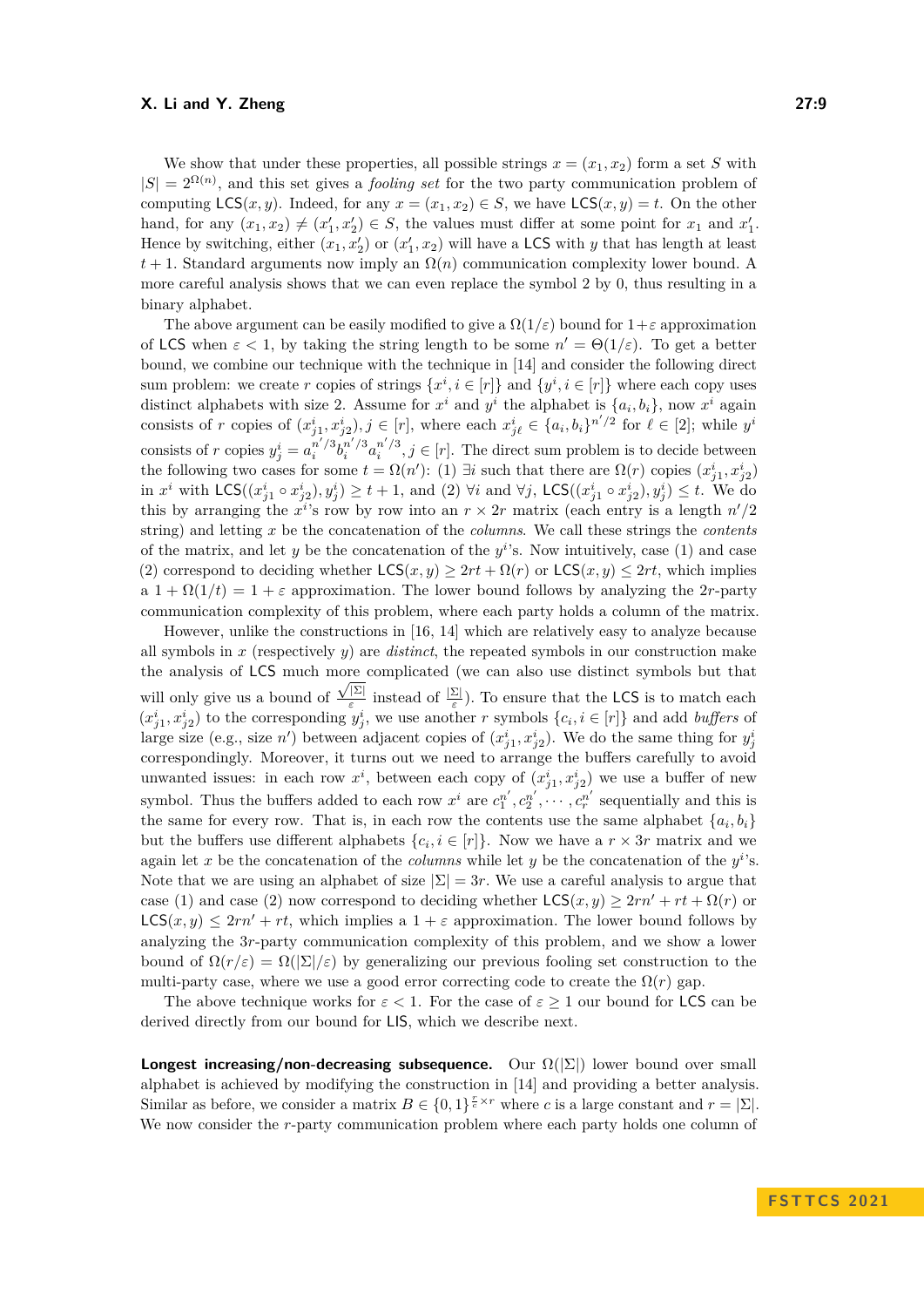#### **27:10 Lower Bounds and Improved Algorithms for Asymmetric Streaming ED and LCS**

*B*, and the problem is to decide between the following two cases for a large enough constant *l*: (1) for each row in *B*, there are at least *l* 0's between any two 1's, and (2) there exists a row in *B* which has more than  $\alpha r$  1's, where  $\alpha \in (1/2, 1)$  is a constant. We can use a similar argument as in [\[14\]](#page-16-1) to show that the total communication complexity of this problem is  $\Omega(r^2)$  and hence at least one party needs  $\Omega(r)$ . The difference is that [\[14\]](#page-16-1) sets  $l = 1$  while we need to pick *l* to be a larger constant to handle the case  $\varepsilon > 1$ . For this we use the Lovász Local Lemma with a probabilistic argument to show the existence of a large fooling set. To reduce to LIS, we define another matrix  $\tilde{B}$  such that  $\tilde{B}_{i,j} = (i-1)\frac{r}{c} + j$  if  $B_{i,j} = 1$ and  $\tilde{B}_{i,j} = 0$  otherwise. Now let *x* be the concatenation of all columns of  $\tilde{B}$ . We show that case (2) implies  $LS(x) \geq \alpha r$  and case (1) implies  $LS(x) \leq (1/c + 1/l)r$ . This implies a  $1 + \varepsilon$ approximation for any constant  $\varepsilon > 0$  by setting *c* and *l* appropriately.

The construction is slightly different for LNS. This is because if we keep the 0's in  $\tilde{B}$ , they will already form a very long non-decreasing subsequence and we will not get any gap. Thus, we now let the matrix *B* have size  $r \times cr$  where *c* can be any constant. We replace all 0's in column *i* with a symbol  $b_i$  for  $i \in [cr]$ , such that  $b_1 > b_2 > \cdots > b_{cr}$ . Similarly we replace all 1's in row *j* with a symbol  $a_j$  for  $j \in [r]$ , such that  $a_1 < a_2 < \cdots < a_r$ . Also, we let  $a_1 > b_1$ . We can show that the two cases now correspond to  $LNS(x) > \alpha cr$  and  $LNS(x) \leq (2 + c/l)r$ .

We further prove an  $\Omega(|\Sigma| \log(1/\varepsilon))$  lower bound for  $1+\varepsilon$  approximation of LNS when  $\varepsilon$  < 1. This is similar to our previous construction for LCS, except we don't need buffers here, and we only need to record the number of some symbols. More specifically, let  $l = \Theta(1/\varepsilon)$ and *S* be the set of all strings  $x = (x_1, x_2)$  over alphabet  $\{a, b\}$  with length 2*l* such that  $x_1 = a^{\frac{3}{4}l+t}b^{\frac{1}{4}l-t}$  and  $x_2 = a^{\frac{3}{4}l-t}b^{\frac{1}{4}l+t}$  for any  $t \in \left[\frac{l}{4}\right]$ . Thus S has size  $\frac{l}{4} = \Omega(1/\varepsilon)$  and  $\forall x \in S$ , the number of *a*'s in *x* is exactly  $\frac{3}{2}l$ . Further, for any  $(x_1, x_2) \neq (x'_1, x'_2) \in S$ , either  $(x_1, x_2)$  or  $(x_1', x_2)$  has more than  $\frac{3}{2}l$  a's. We now consider the  $r \times 2r$  matrix where each row *i* consists of  $\{(x_{j1}^i, x_{j2}^i), j \in [r]\}$  such that each  $x_{j\ell}^i$  has length *l* for  $\ell \in [2]$ , and for the same row *i* all  $\{(x_{j1}^i, x_{j2}^i)\}$  use the same alphabet  $\{a_i, b_i\}$  while for different rows the alphabets are disjoint. To make sure the LNS of the concatenation of the columns is roughly the sum of the number of  $a_i$ 's, we require that  $b_r < b_{r-1} < \cdots < b_1 < a_1 < a_2 < \cdots < a_r$ . Now we analyze the 2*r* party communication problem of deciding whether the concatenation of the columns has  $LNS \geq crl + \Omega(r)$  or  $LNS \leq crl$  for some constant *c*, which implies a  $1 + \varepsilon$ approximation. The lower bound is again achieved by generalizing the set *S* to a fooling set for the 2*r* party communication problem using an error correcting code based approach.

In Theorem [6,](#page-4-1) we give three lower bounds for LNST. The first two lower bounds are adapted from our lower bounds for LIS and LNS, while the last lower bound is adapted from our lower bound for LCS by ensuring all symbols in different rows or columns of the matrix there are different.

**Improved algorithms.** We defer the technique overview of our improved algorithms to Section [B.](#page-20-0)

## **1.3 Open Problems**

Our work leaves a plethora of intriguing open problems. The main one is to close the gap between our lower bounds and the upper bounds of known algorithms, especially for the case of small alphabets and large (say constant) approximation. We believe that in this case it is possible to improve both the lower bounds and the upper bounds. Another interesting problem is to completely characterize the space complexity of LNST.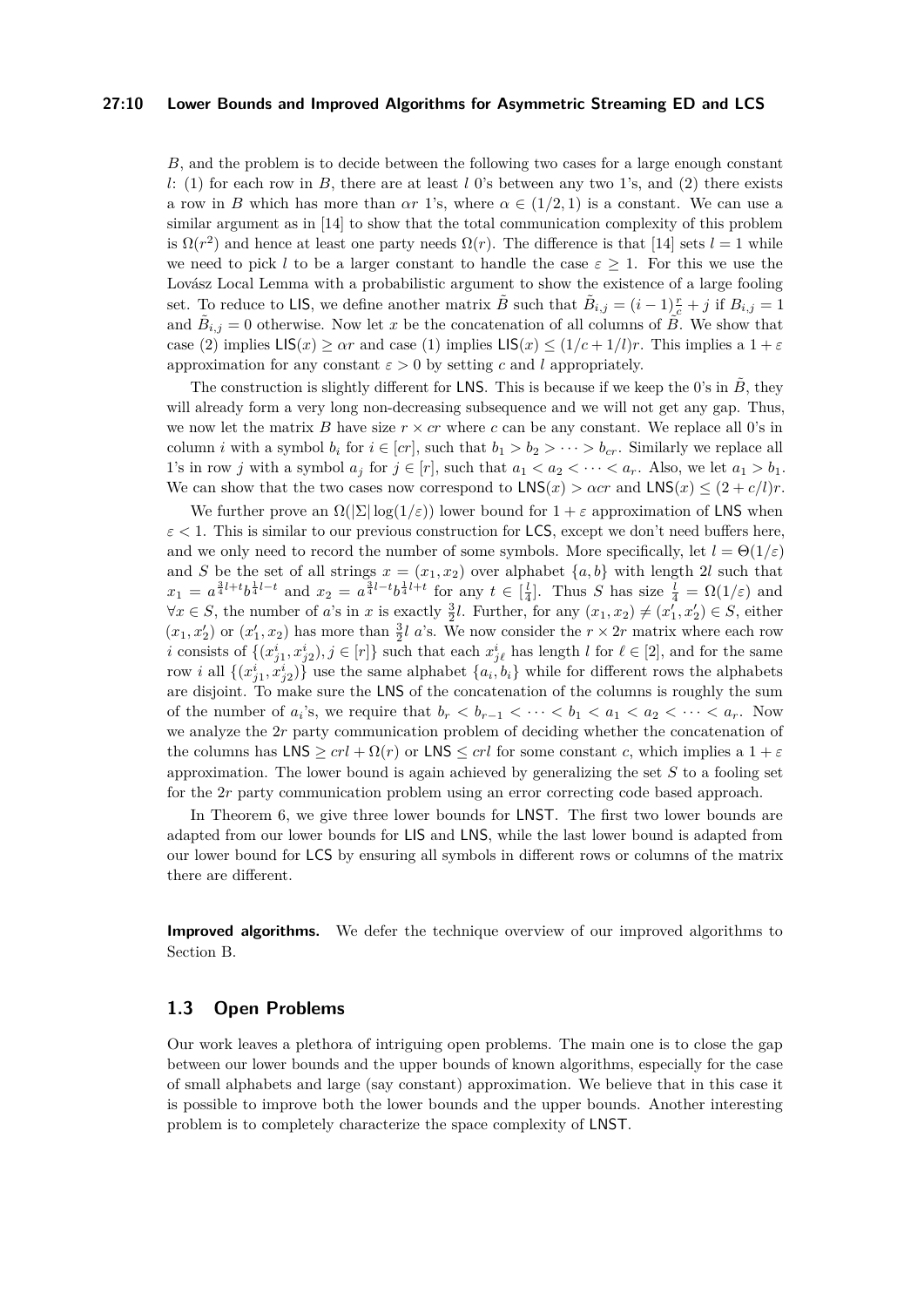# **2 Organization of the paper**

The rest of the paper is organized as follows. In Section [3,](#page-10-0) we give a formal description of the problems we study. We then present our lower bounds for edit distance in Section [4](#page-10-1) and lower bounds for LCS in Section [5.](#page-14-0) In the appendix, we give our lower bounds for LIS, LNS, LNST, and an algorithm for LNST in Section [A.](#page-17-6) In Section [B,](#page-20-0) we present our improved algorithms for asymmetric streaming edit distance and LCS. Finally in Section [C,](#page-22-0) we present a proof for the strong linear lower bound for approximating ED in the standard streaming model. Due to the page limit, some of the proofs are deferred to the full version.

# <span id="page-10-0"></span>**3 Preliminaries**

We use the following conventional notations. Let  $x \in \Sigma^n$  be a string of length *n* over alphabet Σ. By |*x*|, we mean the length of *x*. We denote the *i*-th character of *x* by *x<sup>i</sup>* and the substring from the *i*-th character to the *j*-th character by  $x[i : j]$ . We denote the concatenation of two strings x and y by  $x \circ y$ . By [n], we mean the set of positive integers no larger than n.

- **Edit Distance.** The *edit distance* (or *Levenshtein distance*) between two strings  $x, y \in \Sigma^*$ , denoted by  $ED(x, y)$ , is the smallest number of edit operations (insertion, deletion, and substitution) needed to transform one into another.
- **Longest Common Subsequence.** We say the string  $s \in \Sigma^t$  is a *subsequence* of  $x \in \Sigma^n$  if there exists indices  $1 \leq i_1 < i_2 < \cdots < i_t \leq n$  such that  $s = x_{i_1} x_{i_2} \cdots x_{i_t}$ . A string *s* is called a *common subsequence* of strings *x* and *y* if *s* is a subsequence of both *x* and *y*. Given two strings *x* and *y*, we denote the length of the longest common subsequence (LCS) of *x* and *y* by  $LCS(x, y)$ .
- **Longest Increasing Subsequence.** In the longest increasing subsequence problem, we assume there is a given total order on the alphabet set  $\Sigma$ . We say the string  $s \in \Sigma^t$  is an *increasing subsequence* of  $x \in \Sigma^n$  if there exists indices  $1 \leq i_1 < i_2 < \cdots < i_t \leq n$  such that  $s = x_{i_1} x_{i_2} \cdots x_{i_t}$  and  $x_{i_1} < x_{i_2} < \cdots < x_{i_t}$ . We denote the length of the longest increasing subsequence (LIS) of string x by  $LIS(x)$ .
- **Longest Non-decreasing Subsequence.** The longest non-decreasing subsequence is a variant of the longest increasing problem. The difference is that in a non-decreasing subsequence  $s = x_{i_1} x_{i_2} \cdots x_{i_t}$ , we only require  $x_{i_1} \leq x_{i_2} \leq \cdots \leq x_{i_t}$ .

# <span id="page-10-1"></span>**4 Lower Bounds for Edit Distance**

We show a reduction from the Set Disjointness problem (DIS) to computing ED between two strings in the asymmetric streaming model. For this, we define the following two party communication problem between Alice and Bob.

Given an alphabet  $\Sigma$  and three integers  $n_1, n_2, n_3$ . Suppose Alice has a string  $x_1 \in \Sigma^{n_1}$ and Bob has a string  $x_2 \in \Sigma^{n_1}$ . There is another fixed reference string  $y \in \Sigma^{n_3}$  that is known to both Alice and Bob. Alice and Bob now tries to compute  $ED((x_1 \circ x_2), y)$ . We call this problem  $ED_{cc}(y)$ . We prove the following theorem.

<span id="page-10-2"></span>▶ **Theorem 10.** *Suppose each input string to* DIS *has length n* and let  $\Sigma = \{6n \} \cup \{a\}$ . Fix  $y = (1, 2, \dots, 6n)$ *. Then*  $R^{1/3}(\mathsf{ED}_{cc}(y)) \geq R^{1/3}(\mathsf{DIS})$ *.* 

To prove this theorem, we first construct the strings  $x_1, x_2$  based on the inputs  $\alpha, \beta \in$  $\{0,1\}^n$  to DIS. From  $\alpha$ , Alice constructs the string  $\alpha' \in \{0,1\}^{2n}$  such that  $\forall j \in [n], \alpha'_{2j-1} =$  $\alpha_j$  and  $\alpha'_{2j} = 1 - \alpha_j$ . Similarly, from *β*, Bob constructs the string  $\beta' \in \{0,1\}^{2n}$  such that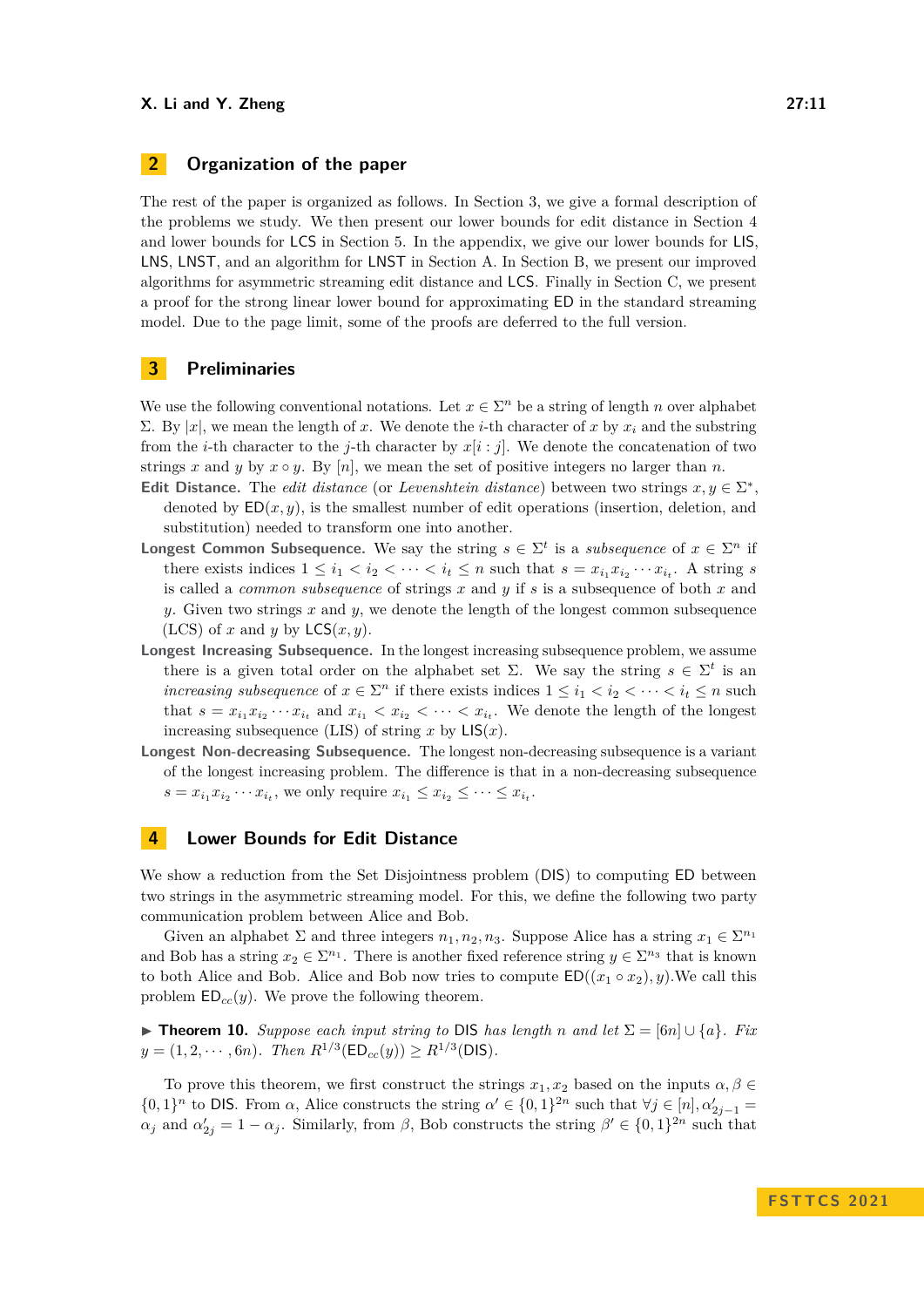#### **27:12 Lower Bounds and Improved Algorithms for Asymmetric Streaming ED and LCS**

 $\forall j \in [n], \beta'_{2j-1} = 1 - \beta_j$  and  $\beta'_{2j} = \beta_j$ . Now Alice lets  $x_1$  be a modification from the string  $(1, 2, 4, 5, \cdots, 3i-2, 3i-1, \cdots, 6n-2, 6n-1)$  such that  $\forall j \in [2n]$ , if  $\alpha'_j = 0$  then the symbol  $3j - 1$  (at index 2*j*) is replaced by *a*. Similarly, Bob lets  $x_2$  be a modification from the string  $(2,3,5,6,\dots,3i-1,3i,\dots,6n-1,6n)$  such that  $\forall j \in [2n]$ , if  $\beta'_j = 0$  then the symbol  $3j-1$ (at index  $2j - 1$ ) is replaced by *a*.

Given the construction, we have the following lemma.

<span id="page-11-2"></span> $▶$  **Lemma 11.** *If* DIS( $α, β$ ) = 1 *then* ED(( $x_1 ∘ x_2$ )*, y*) > 7*n* − 2*.* 

To prove the lemma we observe that in a series of edit operations that transforms  $(x_1, x_2)$ to *y*, there exists an index  $r \in [6n]$  s.t.  $x_1$  is transformed into  $[1:r]$  and  $x_2$  is transformed into  $[r+1:n]$ . We analyze the edit distance in each part. We first have the following claim:

<span id="page-11-0"></span> $\triangleright$  Claim 12. For any two strings *u* and *v*, there is a sequence of optimal edit operations (insertion/deletion/substitution) that transforms *u* to *v*, where all deletions happen first, followed by all insertions, and all substitutions happen at the end of the operations.

We defer the proof of this claim to the full version. For any *i*, let  $\Gamma_1(i)$  denote the number of *a* symbols up to index 2*i* in  $x_1$ . Note that  $\Gamma_1(i)$  is equal to the number of 0's in  $\alpha'[1:i]$ . We have the following lemma.

<span id="page-11-1"></span>▶ **Lemma 13.** *For any*  $p \in [n]$ *, let*  $r = 3p - q$  *where*  $0 \le q \le 2$ *, then*  $ED(x_1, [1:r]) =$  $4n - p - q + \Gamma_1(p)$  *if*  $q = 0, 1$  *and*  $ED(x_1, [1:r]) = 4n - p + \Gamma_1(p-1)$  *if*  $q = 2$ *.* 

**Proof.** By Claim [12](#page-11-0) we can first consider deletions and insertions, and then compute the Hamming distance after these operations (for substitutions).

We consider the three different cases of *q*. Let the number of insertions be *d<sup>i</sup>* and the number of deletions be  $d_d$ . Note that  $d_i - d_d = r - 4n$ . We define the number of agreements between two strings to be the number of positions where the two corresponding symbols are equal.

**The case of**  $q = 0$  **and**  $q = 1$ . Here again we have two cases.

- **Case (a):**  $d_d \geq 4n 2p$ . In this case, notice that the LCS after the operations between  $x_1$ and *y* is at most the original  $LCS(x_1, y) = 2p - \Gamma_1(p)$ . With  $d_i$  insertions, the number of agreements can be at most  $LCS(x_1, y) + d_i = 2p - \Gamma_1(p) + d_i$ , thus the Hamming distance at the end is at least  $r - 2p + \Gamma_1(p) - d_i$ . Therefore, in this case the number of edit operations is at least  $d_i + d_d + r - 2p + \Gamma_1(p) - d_i \geq 4n - p - q + \Gamma_1(p)$ , and the equality is achieved when  $d_d = 4n - 2p$ .
- **Case (b):**  $d_d < 4n-2p$ . In this case, notice that all original symbols in  $x_1$  larger than  $3d_i$  (or beyond index  $2d_i$  before the insertions) are guaranteed to be out of agreement. Thus the only possible original symbols in  $x_1$  that are in agreement with  $y$  after the operations are the symbols with original index at most  $2d_i$ . Note that the LCS between  $x_1[1:2d_i]$  and  $y$ is  $2d_i - \Gamma_1(d_i)$ . Thus with  $d_i$  insertions the number of agreements is at most  $3d_i - \Gamma_1(d_i)$ , and the Hamming distance at the end is at least  $r - 3d_i + \Gamma_1(d_i)$ .

Therefore the number of edit operations is at least  $d_i + d_d + r - 3d_i + \Gamma_1(d_i) = r - d_i +$  $(d_d - d_i) + \Gamma_1(d_i) = 4n - d_i + \Gamma_1(d_i)$ . Now notice that  $d_i = d_d + r - 4n < p$  and the quantity  $d_i - \Gamma_1(d_i)$  is non-decreasing as  $d_i$  increases. Thus the number of edit operations is at least  $4n - p + \Gamma_1(p) \ge 4n - p - q + \Gamma_1(p)$ .

The other case of *q* is similar, as follows.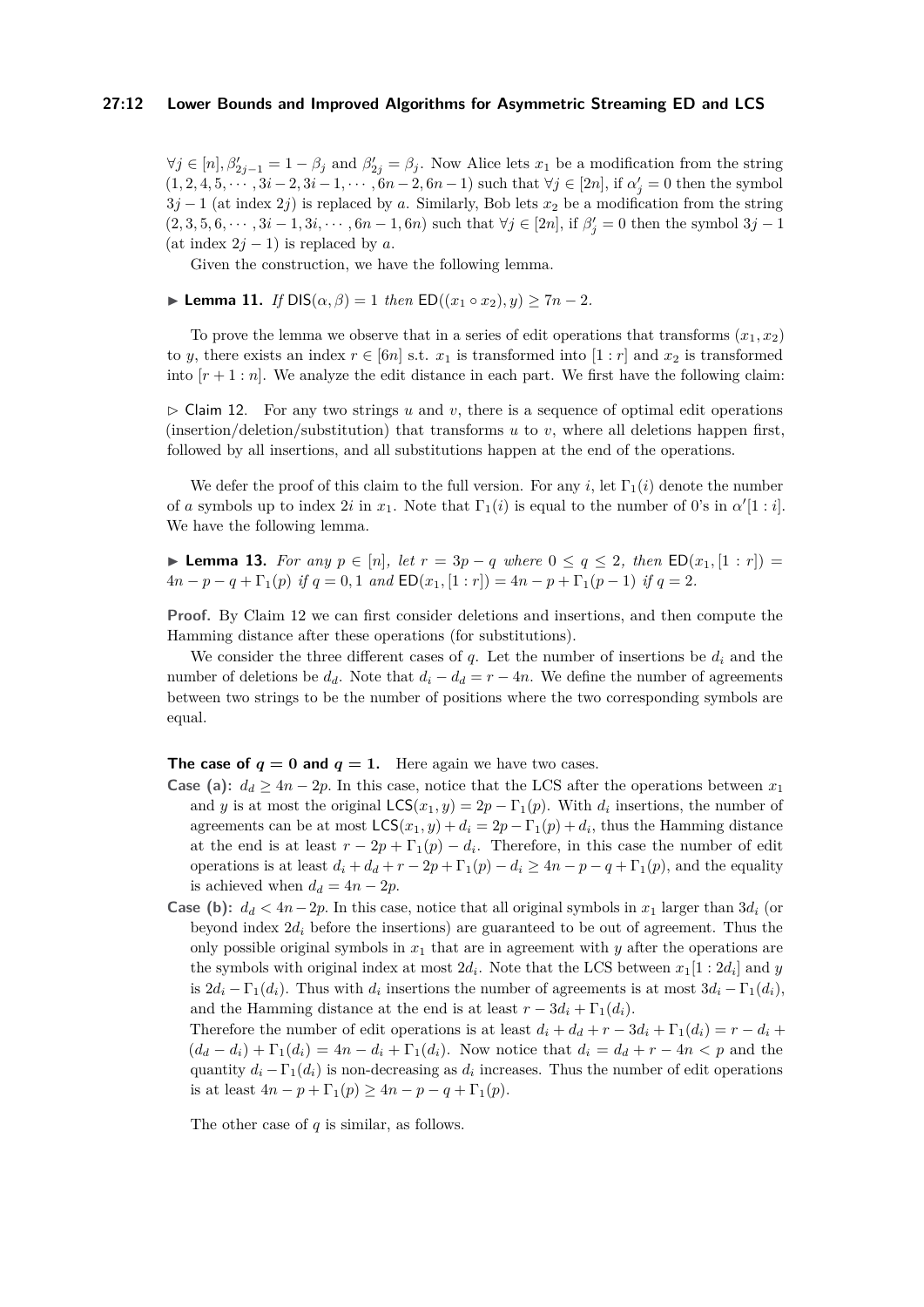**The case of**  $q = 2$ . Here again we have two cases.

- **Case** (a):  $d_d \geq 4n 2p + 1$ . In this case, notice that the LCS after the operations between  $x_1$ and *y* is at most the original  $LCS(x_1, y) = 2(p-1) - \Gamma_1(p-1) + 1 = 2p - 1 - \Gamma_1(p-1)$ . With  $d_i$ insertions, the number of agreements can be at most  $\mathsf{LCS}(x_1, y) + d_i = 2p - 1 - \Gamma_1(p-1) + d_i$ thus the Hamming distance at the end is at least  $r - 2p + 1 + \Gamma_1(p-1) - d_i$ . Therefore, in this case the number of edit operations is at least  $d_i + d_d + r - 2p + 1 + \Gamma_1(p-1) - d_i$  >  $4n - p + \Gamma_1(p - 1)$ , and the equality is achieved when  $d_d = 4n - 2p + 1$ .
- **Case (b):**  $d_d \leq 4n-2p$ . In this case, notice that all original symbols in  $x_1$  larger than  $3d_i$  (or beyond index  $2d_i$  before the insertions) are guaranteed to be out of agreement. Thus the only possible original symbols in  $x_1$  that are in agreement with  $y$  after the operations are the symbols with original index at most  $2d_i$ . Note that the LCS between  $x[1:2d_i]$  and  $y$ is  $2d_i - \Gamma_1(d_i)$ . Thus with  $d_i$  insertions the number of agreements is at most  $3d_i - \Gamma_1(d_i)$ , and the Hamming distance at the end is at least  $r - 3d_i + \Gamma_1(d_i)$ . Therefore the number of edit operations is at least  $d_i + d_d + r - 3d_i + \Gamma_1(d_i) = r - d_i +$

 $(d_d - d_i) + \Gamma_1(d_i) = 4n - d_i + \Gamma_1(d_i)$ . Now notice that  $d_i = d_i + r - 4n < p - 1$  and the quantity  $d_i - \Gamma_1(d_i)$  is non-decreasing as  $d_i$  increases. Thus the number of edit operations is at least  $4n - (p - 1) + \Gamma_1(p - 1) > 4n - p + \Gamma_1(p - 1)$ .

We can now prove a similar lemma for  $x_2$ . For any *i*, let  $\Gamma_2(i)$  denote the number of *a* symbols from index  $2i + 1$  to  $4n$  in  $x_2$ . Note that  $\Gamma_2(i)$  is equal to the number of 0's in  $\beta^{\prime}[i+1:2n].$ 

<span id="page-12-0"></span>▶ **Lemma 14.** Let  $r = 3p + q$  where  $0 \le q \le 2$ , then  $ED(x_2, [r+1:6n]) = 2n + p - q + \Gamma_2(p)$  $if q = 0, 1 \text{ and } \text{ED}(x_2, [r+1:6n]) = 2n + p + \Gamma_2(p+1) \text{ if } q = 2.$ 

**Proof.** We can reduce to Lemma [13.](#page-11-1) To do this, use  $6n + 1$  to minus every symbol in  $x_2$ and in  $[r+1:6n]$ , while keeping all the *a* symbols unchanged. Now, reading both strings from right to left,  $x_2$  becomes the string  $\overline{x_2} = 1, 2, \dots, 3i - 2, 3i - 1, \dots, 6n - 2, 6n - 1$  with some symbols of the form  $3j - 1$  replaced by *a*'s. Similarly  $[r + 1 : 6n]$  becomes  $[1 : 6n - r]$ where  $6n - r = 3(2n - p) - q$ .

If we regard  $\overline{x_2}$  as  $x_1$  as in Lemma [13](#page-11-1) and define  $\Gamma_1(i)$  as in that lemma, we can see that  $\Gamma_1(i) = \Gamma_2(2n - i).$ 

Now the lemma basically follows from Lemma [13.](#page-11-1) In the case of  $q = 0, 1$ , we have

$$
ED(x_2, [r+1:6n]) = ED(\overline{x'}, [1:6n-r]) = 4n - (2n-p) - q + \Gamma_1(2n-p) = 2n + p - q + \Gamma_2(p).
$$

In the case of  $q = 2$ , we have

$$
\mathsf{ED}(x_2,[r+1:6n]) = \mathsf{ED}(\overline{x'},[1:6n-r]) = 4n - (2n-p) + \Gamma_1(2n-p-1) = 2n + p + \Gamma_2(p+1) - \P_1(p+1) = 2n + p + \Gamma_2(p+1) - \P_2(p+1) = 2n + p + \Gamma_2(p+1) - \P_1(p+1) = 2n + p + \Gamma_2(p+1) - \P_2(p+1) = 2n + p + \Gamma_2(p+1) - \P_1(p+1) = 2n + p + \Gamma_2(p+1) - \P_2(p+1) = 2n + p + \Gamma_2(p+1) - \P_1(p+1) = 2n + p + \Gamma_2(p+1) - \P_2(p+1) = 2n + p + \Gamma_2(p+1) - \P_1(p+1) = 2n + p + \Gamma_2(p+1) - \P_2(p+1) = 2n + p + \Gamma_2(p+1) - \P_1(p+1) = 2n + p + \Gamma_2(p+1) - \P_2(p+1) = 2n + p + \Gamma_2(p+1) - \P_1(p+1) = 2n + p + \Gamma_2(p+1) - \P_1(p+1) = 2n + p + \Gamma_2(p+1) - \P_1(p+1) = 2n + p + \Gamma_2(p+1) - \P_1(p+1) = 2n + p + \Gamma_2(p+1) - \P_1(p+1) = 2n + p + \Gamma_2(p+1) - \P_1(p+1) = 2n + p + \Gamma_2(p+1) - \P_1(p+1) = 2n + p + \Gamma_2(p+1) - \P_1(p+1) = 2n + p + \Gamma_2(p+1) - \P_1(p+1) = 2n + p + \Gamma_2(p+1) - \P_1(p+1) = 2n + p + \Gamma_2(p+1) - \P_1(p+1) = 2n + p + \Gamma_2(p+1) - \P_1(p+1) = 2n + p + \Gamma_2(p+1) - \P_1(p+1) = 2n + p + \Gamma_2(p+1) - \P_1(p+1) = 2n + p + \Gamma_2(p+1) - \P_1(p+1) = 2n + p + \Gamma_2(p+1) - \P_1(p+1) = 2n + p + \Gamma_2(p+1) - \P_1(p+1) = 2n + p
$$

We can now prove Lemma [11.](#page-11-2)

**Proof of Lemma [11.](#page-11-2)** We show that for any  $r \in [6n]$ ,  $ED(x_1, [1:r]) + ED(x_2, [r+1:6n]) \ge$  $7n - 2$ . First we have the following claim.

 $\triangleright$  Claim 15. If  $DIS(\alpha, \beta) = 1$ , then for any  $i \in [2n]$ , we have  $\Gamma_1(i) + \Gamma_2(i) \geq n$ .

To see this, note that when *i* is even, we have  $\Gamma_1(i) = i/2$  and  $\Gamma_1(i) = n - i/2$  so  $\Gamma_1(i) + \Gamma_2(i) = n$ . Now consider the case of *i* being odd and let  $i = 2j - 1$  for some  $j \in [2n]$ . We know  $\Gamma_1(i-1) = (i-1)/2 = j-1$  and  $\Gamma_2(i+1) = n - (i+1)/2 = n - j$ , so we only need to look at  $x_1[2i - 1, 2i]$  and  $x_2[2i + 1, 2i + 2]$  and count the number of symbols *a*'s in them. If the number of *a*'s is at least 1, then we are done.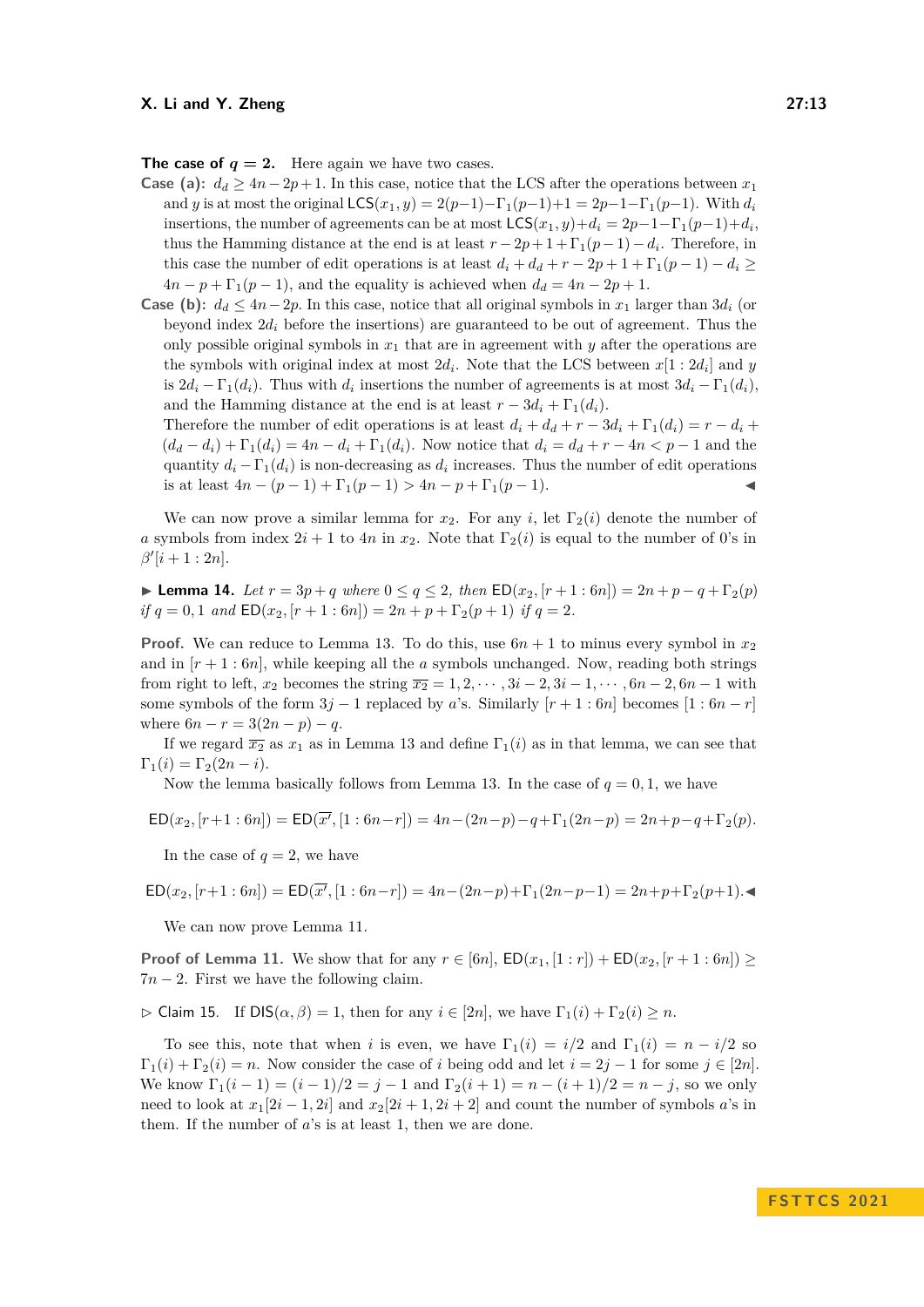#### **27:14 Lower Bounds and Improved Algorithms for Asymmetric Streaming ED and LCS**

The only possible situation where the number of *a*'s is 0 is that  $\alpha'_{i} = \beta'_{i+1} = 1$  which means  $\alpha_j = \beta_j = 1$  and this contradicts the fact that  $DIS(\alpha, \beta) = 1$ .

We now have the following cases.

- **Case (a):**  $r = 3p$ . In this case, by Lemma [13](#page-11-1) and Lemma [14](#page-12-0) we have  $ED(x_1, [1 : r]) =$  $4n - p + \Gamma_1(p)$  and  $ED(x_2, [r + 1 : 6n]) = 2n + p + \Gamma_2(p)$ . Thus we have  $ED(x_1, [1 : 6n]) = 2n + p + \Gamma_2(p)$ .  $r$ ) + ED( $x_2$ ,  $[r + 1 : 6n]$ ) =  $6n + n = 7n$ .
- **Case (b):**  $r = 3p 1 = 3(p 1) + 2$ . In this case, by Lemma [13](#page-11-1) and Lemma [14](#page-12-0) we have  $ED(x_1, [1:r]) = 4n - p - 1 + \Gamma_1(p)$  and  $ED(x_2, [r + 1:6n]) = 2n + (p - 1) + \Gamma_2(p)$ , thus we have  $ED(x_1, [1:r]) + ED(x_2, [r+1:6n]) = 6n - 2 + n = 7n - 2.$
- **Case (c):**  $r = 3p 2 = 3(p 1) + 1$ . In this case, by Lemma [13](#page-11-1) and Lemma [14](#page-12-0) we have  $ED(x_1, [1:r]) = 4n - p + \Gamma_1(p-1)$  and  $ED(x_2, [r+1:6n]) = 2n + (p-1) - 1 + \Gamma_2(p-1)$ , thus we have  $ED(x_1, [1:r]) + ED(x_2, [r+1:6n]) = 6n - 2 + n = 7n - 2$ .

We now prove Theorem [10.](#page-10-2)

**Proof of Theorem [10.](#page-10-2)** We begin by upper bounding  $ED((x_1 \circ x_2), y)$  when  $DIS(\alpha, \beta) = 0$ .

$$
\triangleright \text{ Claim 16. If } DIS(\alpha, \beta) = 0 \text{ then } ED((x_1 \circ x_2), y) \le 7n - 3.
$$

To see this, note that if  $DIS(\alpha, \beta) = 0$  then there exists a  $j \in [n]$  such that  $\alpha_j = \beta_j = 1$ . Thus  $\alpha'_{2j-1} = 1$ ,  $\beta'_{2j-1} = 0$  and  $\alpha'_{2j} = 0$ ,  $\beta'_{2j} = 1$ . Note that the number of 0's in  $\alpha'[1:2j-1]$ is *j* − 1 and thus  $\Gamma_1(2j-1) = j-1$ . Similarly the number of 0's in  $\beta'[2j:2n]$  is  $n-j$  and thus  $\Gamma_2(2j-1) = n - j$ . To transform  $(x_1, x_2)$  to *y*, we choose  $r = 6j - 2$ , transform  $x_1$  to  $y[1 : r]$ , and transform  $x_2$  to  $y[r + 1 : 6n]$ .

By Lemma [13](#page-11-1) and Lemma [14](#page-12-0) we have  $ED(x_1, [1 : r]) = 4n - 2j + \Gamma_1(2j - 1)$  and  $ED(x_2, [r + 1 : 6n]) = 2n + (2j - 1) - 1 + \Gamma_2(2j - 1)$ . Thus we have  $ED(x_1, [1 : r])$  +  $ED(x_2, [r+1:6n]) = 6n - 2 + \Gamma_1(2j-1) + \Gamma_2(2j-1) = 6n - 2 + n - 1 = 7n - 3.$  Therefore  $ED((x_1, x_2), y) \leq 7n - 3.$ 

Therefore, in the case of  $DIS(\alpha, \beta) = 1$ , we have  $ED((x_1 \circ x_2), y) \geq 7n - 2$  while in the case of  $DS(\alpha, \beta) = 0$ , we have  $ED((x_1 \circ x_2), y) \le 7n - 3$ . Thus any protocol that solves  $ED_{cc}(y)$  can also solve DIS, hence the theorem follows.

In the proof of Theorem [10,](#page-10-2) the two strings  $x = (x_1 \circ x_2)$  and *y* have different lengths, however we can extend it to the case where the two strings have the same length and prove the following theorem.

<span id="page-13-0"></span>▶ **Theorem 17.** *Suppose each input string to* DIS *has length n and let*  $\Sigma = [16n] \cup \{a\}$ *. Fix*  $\tilde{y} = (1, 2, \dots, 16n, a^{2n})$ , let  $\tilde{x}_1 \in \Sigma^{4n}$  and  $\tilde{x}_2 \in \Sigma^{14n}$ . Define  $\text{ED}_{cc}(\tilde{y})$  as the two party *communication problem of computing*  $ED((\tilde{x}_1 \circ \tilde{x}_2), \tilde{y})$ *. Then*  $R^{1/3}(ED_{cc}(\tilde{y})) \geq R^{1/3}(DIS)$ *.* 

We defer the proof of Theorem [17](#page-13-0) to the full version. From Theorem 17 we immediately have the following theorem.

▶ **Theorem 18.** *Any R-pass randomized algorithm in the asymmetric streaming model that computes* ED(*x, y*) *exactly between two strings x, y of length n with success probability at least*  $2/3$  *must use space at least*  $\Omega(n/R)$ *.* 

We can generalize the theorem to the case of deciding if  $ED(x, y)$  is at least a given number *k*. We have the following theorem. The proof is deferred to the full version.

▶ **Theorem 19** (Restatement of Theorem [1\)](#page-2-1)**.** *There is a constant c >* 1 *such that for*  $\lim_{n \to \infty} k, n \in \mathbb{N}$  *with*  $n \geq ck$ *, given an alphabet*  $\Sigma$ *, any R-pass randomized algorithm in the asymmetric streaming model that decides if*  $ED(x, y) \geq k$  *between two strings*  $x, y \in \Sigma^n$  *with success probability at least*  $2/3$  *must use space at least*  $\Omega(\min(k, |\Sigma|)/R)$ *.*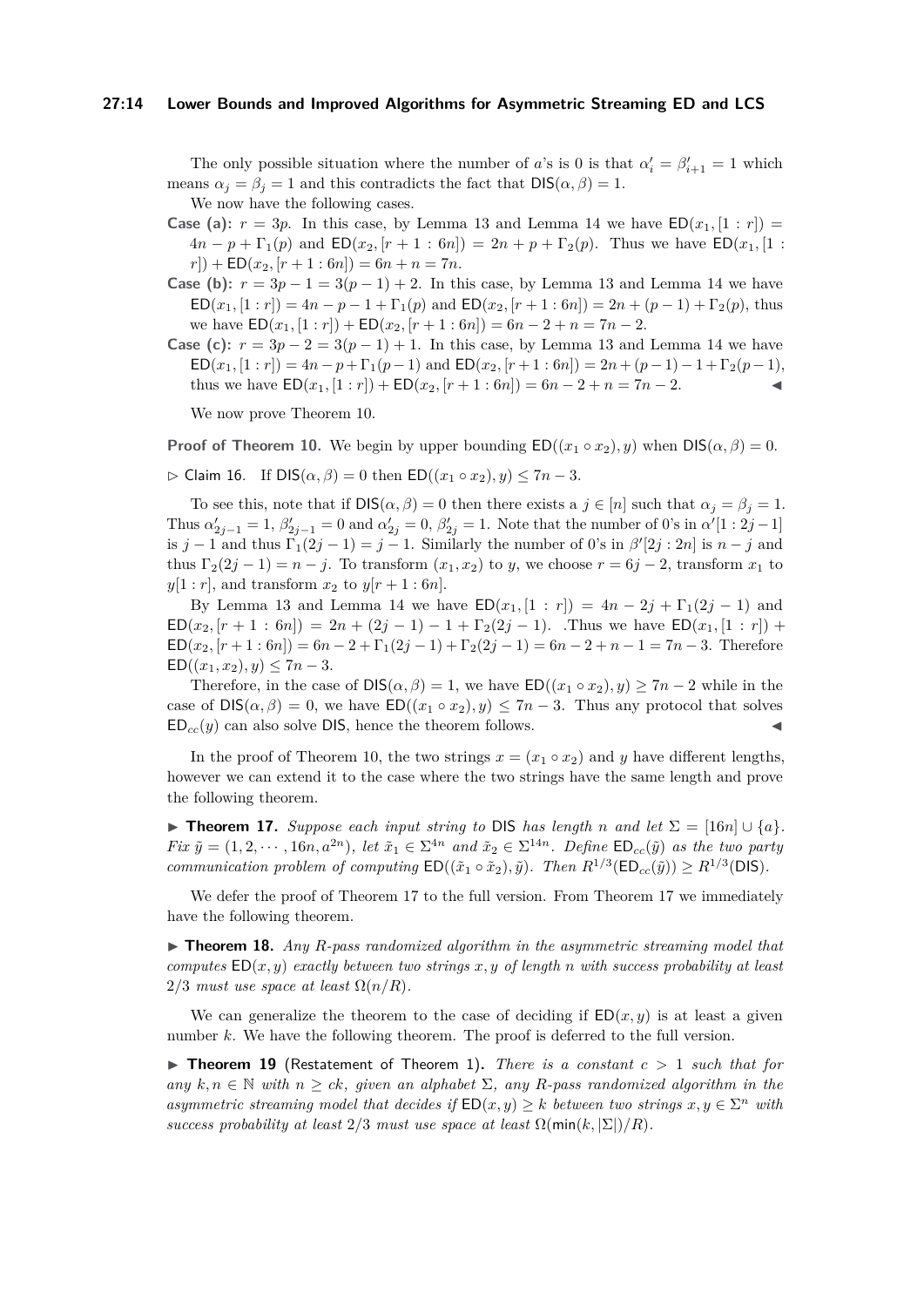For  $0 < \varepsilon < 1$ , by taking  $k = 1/\varepsilon$  we also get the following corollary:

**• Corollary 20.** *Given an alphabet*  $\Sigma$ , *for any*  $0 < \varepsilon < 1$ , *any R*-pass randomized *algorithm in the asymmetric streaming model that achieves a*  $1+\varepsilon$  *approximation of*  $ED(x, y)$ *between two strings*  $x, y \in \Sigma^n$  *with success probability at least*  $2/3$  *must use space at least*  $\Omega(\min(1/\varepsilon, |\Sigma|)/R)$ .

# <span id="page-14-0"></span>**5 Lower Bounds for LCS**

In this section, we study the space lower bounds for asymmetric streaming LCS.

## **5.1 Exact computation**

# <span id="page-14-5"></span>**5.1.1 Binary alphabet, deterministic algorithm**

In this section, without loss of generality, we assume *n* can be diveded by 60 and let  $l = \frac{n}{30} - 1$ . We assume the alphabet is  $\Sigma = \{a, b\}$ . Consider strings *x* of the form

<span id="page-14-1"></span>
$$
x = b^{10}a^{s_1}b^{10}a^{s_2}b^{10}\cdots b^{10}a^{s_l}b^{10}.
$$
\n
$$
(1)
$$

That is, *x* contains *l* blocks of consecutive *a* symbols. Between each block of *a* symbols, we insert 10 *b*'s and we also add 10 *b*'s to the front, and the end of x,  $s_1, \ldots, s_l$  are *l* integers such that

$$
\sum_{i=1}^{l} s_i = \frac{n}{6} + 5,\tag{2}
$$

<span id="page-14-3"></span><span id="page-14-2"></span>
$$
1 \le s_i \le 9, \ \forall i \in [l]. \tag{3}
$$

Thus, the length of *x* is  $\sum_{i=1}^{l} \frac{n}{6} + 5 + 10(l+1) = \frac{n}{2} + 5$  and it contains exactly  $\frac{n}{3}$  *b*'s.

Let *S* be the set of all  $x \in \{a, b\}^{\frac{n}{2}+5}$  of form [1](#page-14-1) that satisfying equations [2,](#page-14-2) [3.](#page-14-3) For each string  $x \in S$ , we can define a string  $f(x) \in \{a, b\}^{\frac{n}{2}-5}$  as following. Assume  $x =$  $b^{10}a^{s_1}b^{10}a^{s_2}b^{10}\cdots b^{10}a^{s_l}b^{10}$ , we set  $f(x)=a^{s_1}b^{10}a^{s_2}b^{10}\cdots b^{10}a^{s_l}b^{10}$ . That is,  $f(x)$  simply removed the first 10 *b*'s of *x*. We denote  $\overline{S} = \{f(x)|x \in S\}$ .

► Claim 21. 
$$
|S| = |\bar{S}| = 2^{\Omega(n)}
$$
.

Proof. Notice that for  $x^1, x^2 \in S$ , if  $x^1 \neq x^2$ , then  $f(x^1) \neq f(x^2)$ . We have  $|S| = |\overline{S}|$ .

The size of *S* equals to the number of choices of *l* integers  $s_1, s_2, \ldots, s_l$  that satisfies [2](#page-14-2) and [3.](#page-14-3) For an lower bound of  $|S|$ , we can pick  $\frac{n}{60}$  of the integers to be 9, and set the remaining to be 1 or 2. Thus the number of such choices is at least  $\left(\frac{l}{\frac{n}{60}}\right) = \left(\frac{\frac{n}{30}-1}{\frac{n}{60}}\right) = 2^{\Omega(n)}$ . ◁

Given the construction of set *S*, we have the following lemma. We defer the proof to the full version.

<span id="page-14-4"></span>▶ **Lemma 22.** *Let*  $y = a^{n/3}b^{n/3}a^{n/3}$ *. For every*  $x \in S$ *,* 

$$
\mathsf{LCS}(x \circ f(x), y) = \frac{n}{2} + 5.
$$

For any two distinct  $x^1, x^2 \in S$ ,

$$
\max\{\mathsf{LCS}(x^1 \circ f(x^2), y), \mathsf{LCS}(x^2 \circ f(x^1), y)\} > \frac{n}{2} + 5.
$$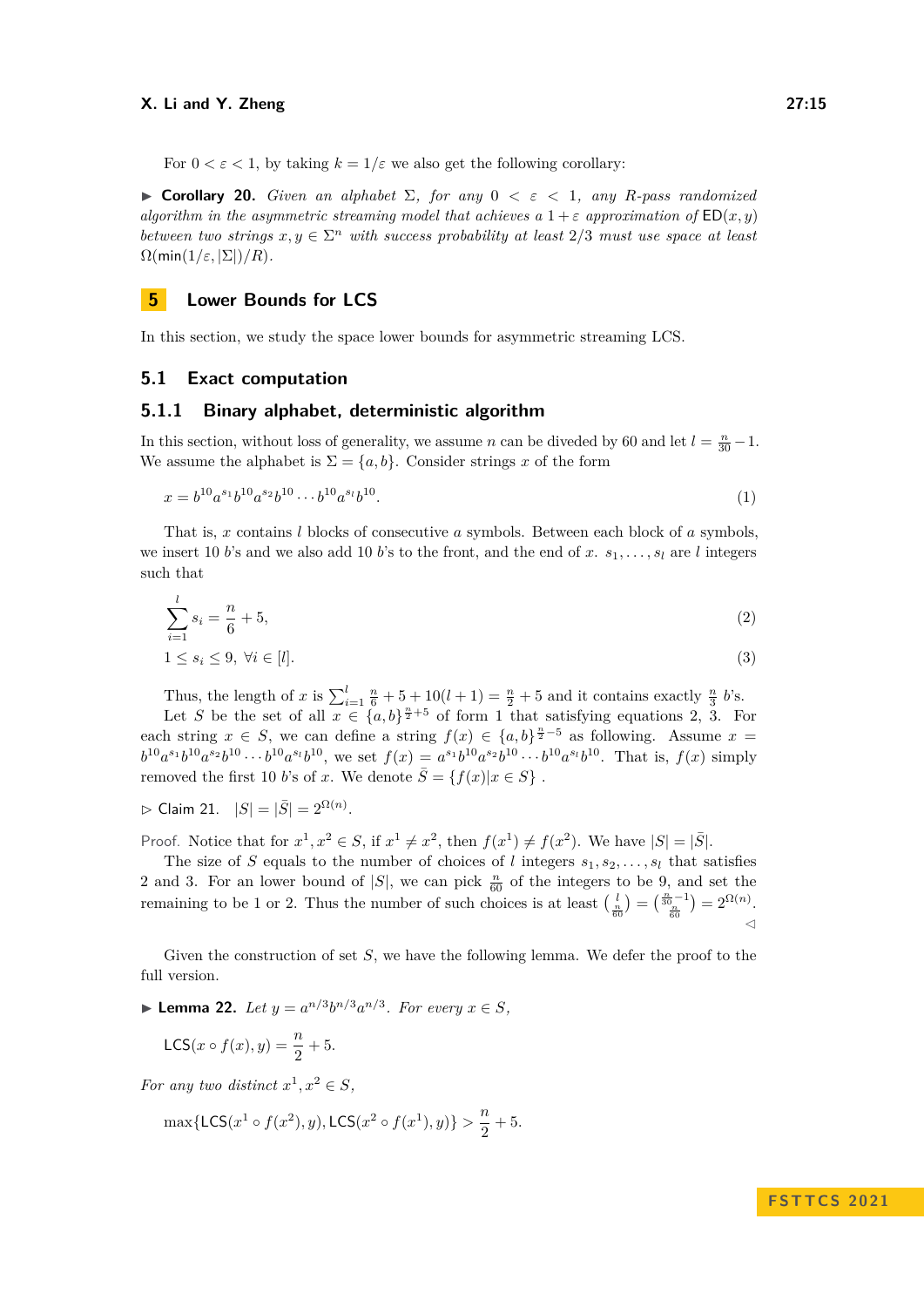#### **27:16 Lower Bounds and Improved Algorithms for Asymmetric Streaming ED and LCS**

The above lemma implies the following lower bound.

▶ **Lemma 23.** *In the asymmetric streaming model, any deterministic protocol that computes* LCS(*x, y*) *for any*  $x, y \in \{0, 1\}^n$ *, in R passes of x needs*  $\Omega(n/R)$  *space.* 

**Proof.** Consider a two party game where player 1 holds a string  $x^1 \in S$  and player 2 holds a string  $x^2 \in S$ . The goal is to verify whether  $x^1 = x^2$ . It is known that the total communication complexity of testing the equality of two elements from set *S* is  $\Omega(\log |S|)$ , see [\[21\]](#page-16-17) for example. We can reduce this to computing the length of LCS. To see this, we first compute  $LCS(x^1 \circ f(x^2), y)$  and  $LCS(x^2 \circ f(x^1), y)$  with  $y = a^{n/3}b^{n/3}a^{n/3}$ . By lemma [22,](#page-14-4) if both  $LCS(x^1 \circ f(x^2), y) = LCS(x^2 \circ f(x), y) = \frac{n}{2} + 5$ , we know  $x^1 = x^2$ , otherwise,  $x^1 \neq x^2$ . Here, *y* is known to both parties.

The above reduction shows the total communication complexity of this game is  $\Omega(n)$  since  $|S| = 2^{\Omega(n)}$ . If we only allow R rounds of communication, the size of the longest message sent by the players is  $\Omega(n/R)$ . Thus, in the asymmetric model, any protocol that computes  $LCS(x, y)$  in *R* passes of *x* needs  $\Omega(n/R)$  space.

# **5.1.2 Ω(***n***) size alphabet, randomized algorithm**

If the alphabet set  $\Sigma$  has size  $\Omega(n)$ , then we show there is a space lower bound of  $\Omega(n)$ for asymmetric streaming algorithms that computes  $\mathsf{LCS}(x, y)$  for  $x, y \in \Sigma^n$ . We have the following theorem.

▶ **Theorem 24** (Restatement of Theorem [3\)](#page-3-2)**.** *There is a constant c >* 1 *such that for*  $\lim_{n \to \infty} k, n \in \mathbb{N}$  *with*  $n > ck$ *, given an alphabet*  $\Sigma$ *, any R-pass randomized algorithm in the asymmetric streaming model that decides if*  $LCS(x, y) \geq k$  *between two strings*  $x, y \in \Sigma^n$  *with success probability at least*  $2/3$  *must use at least*  $\Omega$ (min(*k*,  $|\Sigma|$ )/*R*) *space.* 

The proof relies on a reduction from set-disjointness problem. We defer the proof of Theorem [3](#page-3-2) to the full version.

# **5.2 Approximation**

For deterministic approximation of LCS in the asymmetric streaming model, we have the following lower bound.

 $\blacktriangleright$  **Theorem 25** (Restatement of Theorem [5\)](#page-4-0). Assume  $\varepsilon > 0$ , and  $\frac{|\Sigma|^2}{\varepsilon} \leq n$  . In the asymmetric *streaming model, any deterministic protocol that computes an* 1+*ε approximation of* LCS(*x, y*) *for any*  $x, y \in \Sigma^n$ , with constant number of passes of *x* needs  $\Omega(\frac{|\Sigma|}{\varepsilon})$  space.

This lower bound is achieved by combining our construction in Section [5.1.1](#page-14-5) with the techniques from [\[14\]](#page-16-1). We defer the proof to the full version.

#### **References**

- <span id="page-15-0"></span>**1** Amir Abboud, Arturs Backurs, and Virginia Vassilevska Williams. Tight hardness results for lcs and other sequence similarity measures. In *Foundations of Computer Science (FOCS), 2015 IEEE 56th Annual Symposium on*. IEEE, 2015.
- <span id="page-15-2"></span>**2** Alexandr Andoni, T.S. Jayram, and Mihai Patrascu. Lower bounds for edit distance and product metrics via poincare type inequalities. In *Proceedings of the twenty first annual ACM-SIAM symposium on Discrete algorithms*, pages 184–192, 2010.
- <span id="page-15-1"></span>**3** Alexandr Andoni and Robert Krauthgamer. The computational hardness of estimating edit distance. *SIAM Journal on Discrete Mathematics*, 39(6):2398–2429, 2010.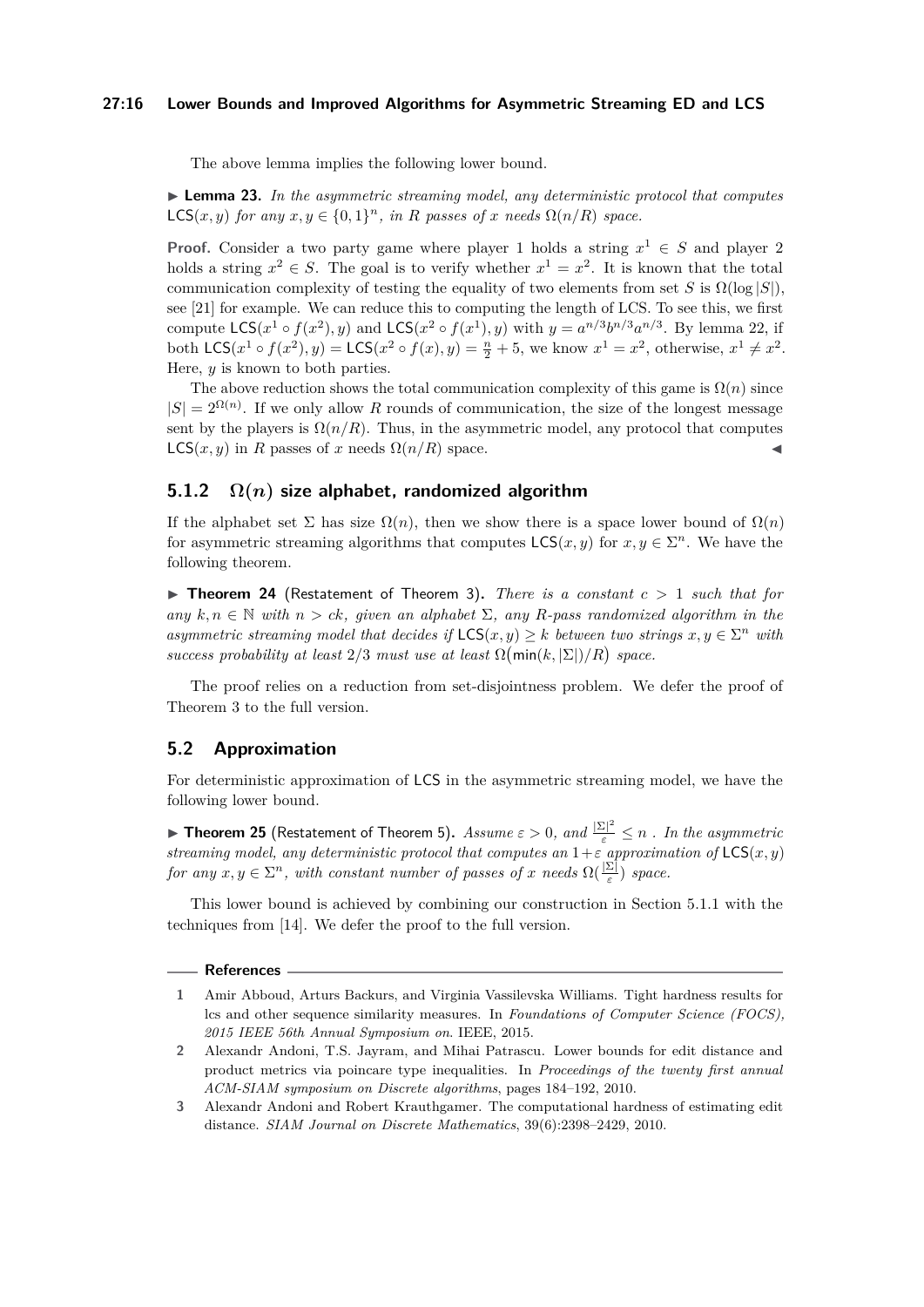- <span id="page-16-7"></span>**4** Alexandr Andoni, Robert Krauthgamer, and Krzysztof Onak. Polylogarithmic approximation for edit distance and the asymmetric query complexity. In *Foundations of Computer Science (FOCS), 2010 IEEE 51st Annual Symposium on*. IEEE, 2010.
- <span id="page-16-14"></span>**5** Alexandr Andoni and Negev Shekel Nosatzki. Edit distance in near-linear time: it's a constant factor. In *Proceedings of the 61st Annual Symposium on Foundations of Computer Science (FOCS)*, 2020.
- <span id="page-16-9"></span>**6** Arturs Backurs and Piotr Indyk. Edit distance cannot be computed in strongly subquadratic time (unless seth is false). In *Proceedings of the forty-seventh annual ACM symposium on Theory of computing (STOC)*. IEEE, 2015.
- <span id="page-16-6"></span>**7** Djamal Belazzougui and Qin Zhang. Edit distance: Sketching, streaming, and document exchange. In *Proceedings of the 57th IEEE Annual Symposium on Foundations of Computer Science*, pages 51–60. IEEE, 2016.
- <span id="page-16-12"></span>**8** Joshua Brakensiek and Aviad Rubinstein. Constant-factor approximation of near-linear edit distance in near-linear time. In *Proceedings of the 52nd annual ACM symposium on Theory of computing (STOC)*, 2020.
- <span id="page-16-11"></span>**9** Diptarka Chakraborty, Debarati Das, Elazar Goldenberg, Michal Koucky, and Michael Saks. Approximating edit distance within constant factor in truly sub-quadratic time. In *Foundations of Computer Science (FOCS), 2018 IEEE 59th Annual Symposium on*. IEEE, 2019.
- <span id="page-16-4"></span>**10** Diptarka Chakraborty, Elazar Goldenberg, and Michal Koucký. Low distortion embedding from edit to hamming distance using coupling. In *Proceedings of the 48th IEEE Annual Annual ACM SIGACT Symposium on Theory of Computing*. ACM, 2016.
- <span id="page-16-5"></span>**11** Diptarka Chakraborty, Elazar Goldenberg, and Michal Koucký. Streaming algorithms for computing edit distance without exploiting suffix trees. *arXiv preprint*, 2016. [arXiv:1607.](http://arxiv.org/abs/1607.03718) [03718](http://arxiv.org/abs/1607.03718).
- <span id="page-16-8"></span>**12** Kuan Cheng, Alireza Farhadi, MohammadTaghi Hajiaghayi, Zhengzhong Jin, Xin Li, Aviad Rubinstein, Saeed Seddighin, and Yu Zheng. Streaming and small space approximation algorithms for edit distance and longest common subsequence. In *International Colloquium on Automata, Languages, and Programming*. Springer, 2021.
- <span id="page-16-3"></span>**13** Kuan Cheng, Zhengzhong Jin, Xin Li, and Yu Zheng. Space efficient deterministic approximation of string measures. *arXiv preprint*, 2020. [arXiv:2002.08498](http://arxiv.org/abs/2002.08498).
- <span id="page-16-1"></span>**14** Funda Ergun and Hossein Jowhari. On distance to monotonicity and longest increasing subsequence of a data stream. In *Proceedings of the nineteenth annual ACM-SIAM symposium on Discrete algorithms*, pages 730–736, 2008.
- <span id="page-16-2"></span>**15** Alireza Farhadi, MohammadTaghi Hajiaghayi, Aviad Rubinstein, and Saeed Seddighin. Streaming with oracle: New streaming algorithms for edit distance and lcs. *arXiv preprint*, 2020. [arXiv:2002.11342](http://arxiv.org/abs/2002.11342).
- <span id="page-16-0"></span>**16** Anna Gál and Parikshit Gopalan. Lower bounds on streaming algorithms for approximating the length of the longest increasing subsequence. *SIAM Journal on Computing*, 39(8):3463–3479, 2010.
- <span id="page-16-16"></span>**17** Parikshit Gopalan, TS Jayram, Robert Krauthgamer, and Ravi Kumar. Estimating the sortedness of a data stream. In *Proceedings of the eighteenth annual ACM-SIAM symposium on Discrete algorithms*, pages 318–327. Society for Industrial and Applied Mathematics, 2007.
- <span id="page-16-15"></span>**18** MohammadTaghi Hajiaghayi, Masoud Seddighin, Saeed Seddighin, and Xiaorui Sun. Approximating lcs in linear time: beating the  $\sqrt{n}$  barrier. In *Proceedings of the Thirtieth Annual ACM-SIAM Symposium on Discrete Algorithms*, pages 1181–1200. Society for Industrial and Applied Mathematics, 2019.
- <span id="page-16-10"></span>**19** Russell Impagliazzo, Ramamohan Paturi, and Francis Zane. Which problems have strongly exponential complexity. *Journal of Computer and System Sciences*, 63(4):512–530, 2001.
- <span id="page-16-13"></span>**20** Michal Kouck`y and Michael E Saks. Constant factor approximations to edit distance on far input pairs in nearly linear time. In *Proceedings of the 52nd annual ACM symposium on Theory of computing (STOC)*, 2020.
- <span id="page-16-17"></span>**21** Eyal Kushilevitz and Noam Nisan. *Communication Complexity*. Cambridge Press, 1997.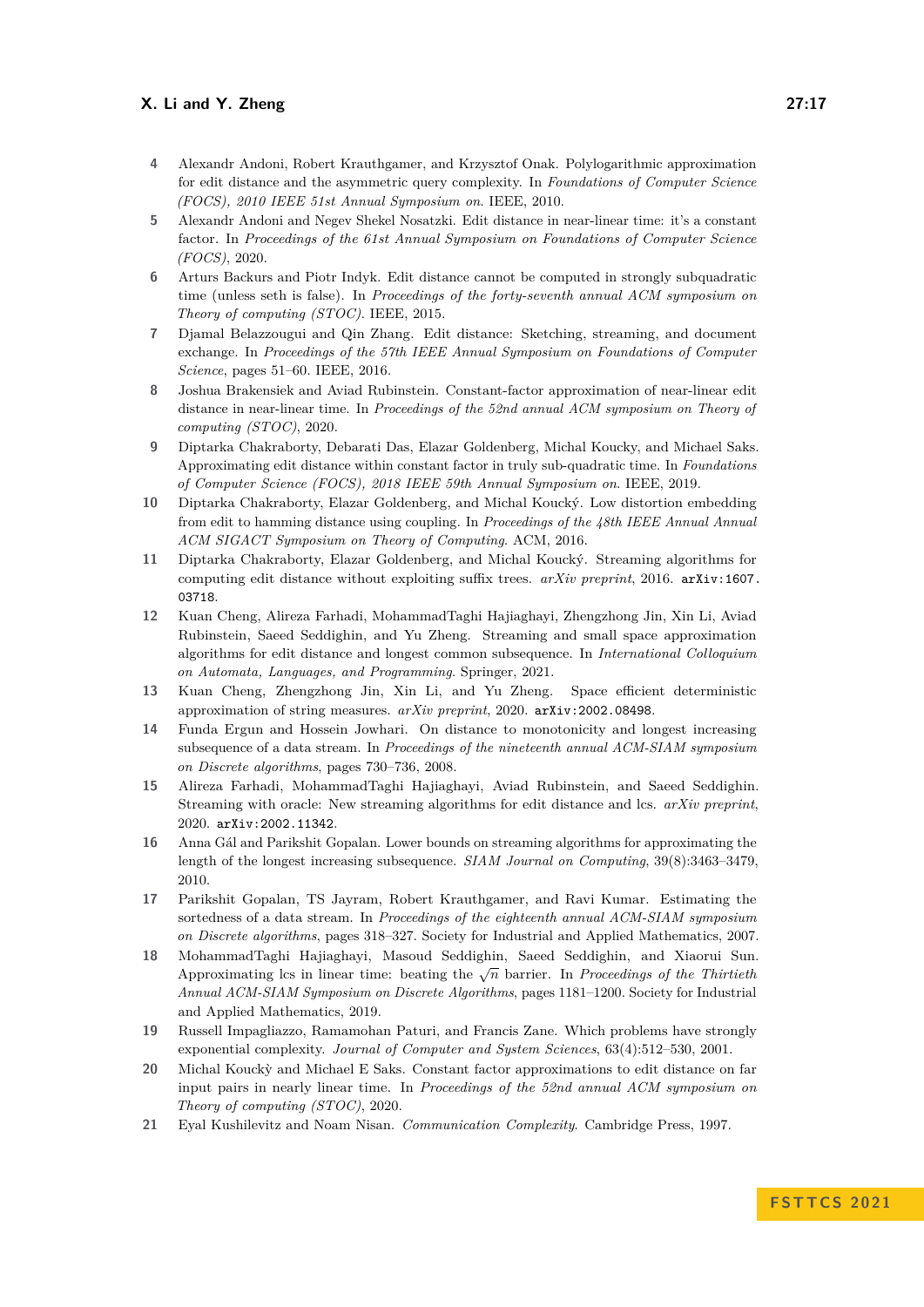#### **27:18 Lower Bounds and Improved Algorithms for Asymmetric Streaming ED and LCS**

- <span id="page-17-2"></span>**22** David Liben-Nowell, Erik Vee, and An Zhu. Finding longest increasing and common subsequences in streaming data. In *COCOON*, 2005.
- <span id="page-17-4"></span>**23** Aviad Rubinstein, Saeed Seddighin, Zhao Song, and Xiaorui Sun. Approximation algorithms for lcs and lis with truly improved running times. In *Foundations of Computer Science (FOCS), 2019 IEEE 60th Annual Symposium on*. IEEE, 2019.
- <span id="page-17-5"></span>**24** Aviad Rubinstein and Zhao Song. Reducing approximate longest common subsequence to approximate edit distance. In *Proceedings of the Fourteenth Annual ACM-SIAM Symposium on Discrete Algorithms*, pages 1591–1600. SIAM, 2020.
- <span id="page-17-3"></span>**25** Barna Saha. Fast & space-efficient approximations of language edit distance and RNA folding: An amnesic dynamic programming approach. In *FOCS*, 2017.
- <span id="page-17-0"></span>**26** Michael Saks and C Seshadhri. Space efficient streaming algorithms for the distance to monotonicity and asymmetric edit distance. In *Proceedings of the twenty-fourth annual ACM-SIAM symposium on Discrete algorithms*, pages 1698–1709. SIAM, 2013.
- <span id="page-17-8"></span>**27** Leonard J Schulman and David Zuckerman. Asymptotically good codes correcting insertions, deletions, and transpositions. *IEEE transactions on information theory*, 45(7):2552–2557, 1999.
- <span id="page-17-1"></span>**28** Xiaoming Sun and David P Woodruff. The communication and streaming complexity of computing the longest common and increasing subsequences. In *Proceedings of the eighteenth annual ACM-SIAM symposium on Discrete algorithms*, pages 336–345, 2007.

# <span id="page-17-6"></span>**A Lower Bounds for LIS and LNS**

In this section, we introduce our space lower bound for LIS and LNS. We first introduce some definition and related results regarding the multi-party communication model.

We will consider the one-way *t*-party communication model where *t* players  $P_1, P_2, \ldots, P_t$ each holds input  $x_1, x_2, \ldots, x_t$  respectively. The goal is to compute the function  $f(x_1, x_2, \ldots, x_t)$ . In the one-way communication model, each player speaks in turn and player  $P_i$  can only send message to player  $P_{i+1}$ . We sometimes consider multiple round of communication. In an *R* round protocol, during round  $r \leq R$ , each player speaks in turn  $P_i$ sends message to  $P_{i+1}$ . At the end of round  $r < R$ , player  $P_t$  sends a message to  $P_1$ . At the end of round  $R$ , player  $P_t$  must output the answer of the protocol.

We define the *total communication complexity* of *f* in the *t*-party one-way communication model, denoted by  $CC_t^{tot}(f)$ , as the minimum number of bits required to be sent by the players in every deterministic communication protocol that always outputs a correct answer. We define  $CC_t^{max}(f)$ , the maximum communication complexity of  $f$ , as the maximum number of bits required to be sent by some player in protocol *P*, where *P* ranges over all deterministic protocol that outputs a correct answer. We have  $CC^{max}_{t}(f) \geq \frac{1}{tR}CC^{tot}_{t}(f)$ where *R* is the number of rounds.

Let X be a subset of  $U^t$  where U is some finite universe and t is an integer. Define the **span** of *X* by  $\textsf{Span}(X) = \{y \in U^t | \forall i \in [t], \exists x \in X \text{ s. t. } y_i = x_i\}.$  The notion *k*-fooling set introduced in [\[14\]](#page-16-1) is defined as following.

▶ **Definition 26** (*k*-fooling set). Let  $f: U^t \to \{0,1\}$  where *U* is some finite universe. Let  $S \subseteq U^t$ . For some integer *k*, we say *S* is a *k-fooling set for f* iff  $f(x) = 0$  for each  $x \in S$ *and for each subset S* ′ *of S with cardinality k, the span of S* ′ *contains a member y such that*  $f(y) = 1.$ 

We have the following.

<span id="page-17-7"></span>▶ **Lemma 27** (Fact 4.1 from [\[14\]](#page-16-1)). Let *S* be a k-fooling set for f, we have  $CC_t^{tot}(f) \geq \log(\frac{|S|}{k-1})$  $\frac{|S|}{k-1}$ ).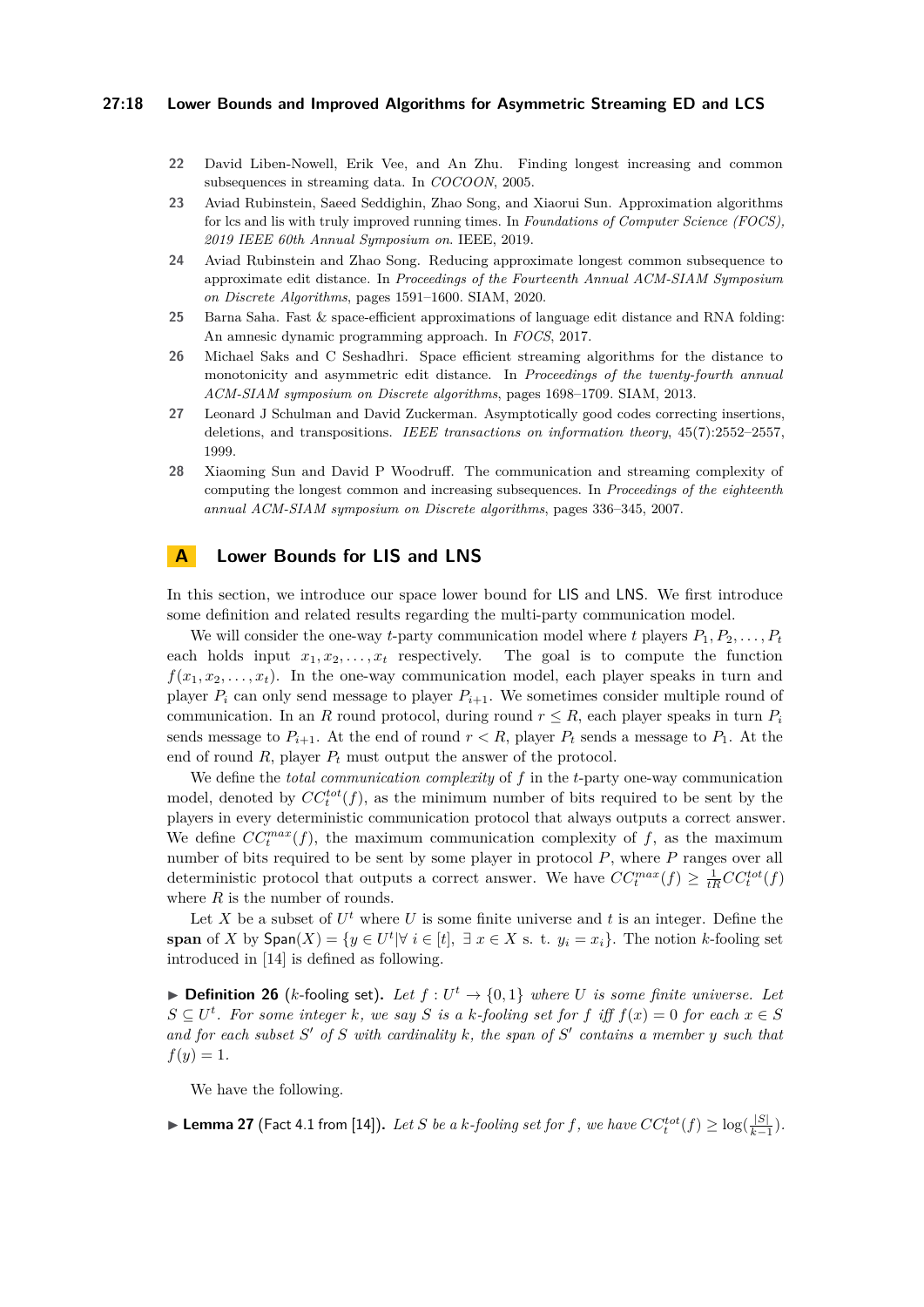We now present our lower bounds. Consider the following problem. Let  $s \in \{0,1\}^t$  be a binary string of length *t*. For each integer  $l \geq 1$ , we can define a function  $h^{(l)}$  whose domain is a subset of  $\{0,1\}^t$ . Let  $\alpha \in (1/2,1)$  be some constant. We have following definition

$$
h^{(l)}(a) = \begin{cases} 1, & \text{if there are at least } l \text{ zeros between any two nonzero positions in } s. \\ 0, & \text{if } s \text{ contains at least } \alpha t \text{ nonzeros.} \end{cases} \tag{4}
$$

We leave  $h^{(l)}$  undefined otherwise. Let  $B \in \{0,1\}^{s \times t}$  be a matrix and denote the *i*-th row of *B* by  $R_i(B)$ . We can define  $g^{(l)}$  as the direct sum of *s* copies of  $h^{(l)}$ . Let

$$
g^{(l)}(B) = h^{(l)}(R_1(B)) \vee h^{(l)}(R_2(B)) \vee \cdots \vee h^{(l)}(R_s(B)).
$$
\n(5)

That is,  $g^{(l)}(B) = 1$  if and only if there is some  $i \in [s]$  such that  $h^{(l)}(R_i(B)) = 1$ .

In the following, we consider computing  $h^{(l)}$  and  $g^{(l)}$  in the *t*-party one-way communication model. When computing  $h^{(l)}(a)$ , player  $P_i$  holds the *i*-th element of  $a \in \{0,1\}^t$  for  $i \in [t]$ . In this setting, when computing  $g^{(l)}(B)$ , player  $P_i$  holds the *i*-th column of matrix  $B$  for  $i \in [t]$ . In the following, we use  $CC_t^{tot}(h^{(l)})$  to denote the total communication complexity of  $h^{(l)}$ and respectively use  $CC_t^{tot}(g^{(l)})$  to denote the total communication complexity of  $g^{(l)}$ . We also consider multiple rounds of communication and we denote the number of rounds by *R*. For a more detailed discussion of the multiparty communication model, we refer readers to the full version of this paper.

We can show the following lemma using Lovás Local Lemma.

<span id="page-18-0"></span> $\blacktriangleright$  **Lemma 28.** For any constant  $l > 1$ , there exists a constant k (depending on l), such that *there is a k-fooling set for function*  $h^{(l)}$  *of size c<sup>t</sup> for some constant*  $c > 1$ *.* 

We note that Lemma 4.2 of [\[14\]](#page-16-1) proved a same result for the case  $l = 1$ . We defer the proof to the full version.

The following lemma is essentially the same as Lemma 4.3 in [\[14\]](#page-16-1).

<span id="page-18-1"></span>▶ **Lemma 29.** Let  $F \subseteq \{0,1\}^t$  be a k-fooling set for  $h^{(l)}$ . Then the set of all matrix  $B \in \{0,1\}^{s \times t}$  such that  $R_i(B) \in F$  is a  $k^s$ -fooling set for  $g^{(l)}$ .

Combining Lemma [28](#page-18-0) and Lemma [29,](#page-18-1) we have the following.

<span id="page-18-2"></span>▶ **Lemma 30.**  $CC_t^{max}(g^{(l)}) = \Omega(s/R)$ .

**Proof.** By Lemma [28](#page-18-0) and Lemma [29,](#page-18-1) there is a  $k^s$ -fooling set for function  $g^{(l)}$  of size  $c^{ts}$  for some large enough constant *k* and some constant  $c > 1$ . By Lemma [27,](#page-17-7) in the *t*-party one-way communication model,  $CC_t^{tot}(g^{(l)}) = \Omega(\log \frac{c^{ts}}{k^s-1})$  $\frac{c^{cs}}{k^s-1}$ ) =  $\Omega(ts)$ . Thus, we have  $CC_t^{max}(g^{(l)}) \ge \frac{1}{tR}CC_t^{tot}(g^{(l)}) = \Omega(s/R).$ 

# **A.1 Lower bound for streaming LIS over small alphabet**

With Lemma [30,](#page-18-2) we can show the following lower bound.

<span id="page-18-3"></span>**► Lemma 31.** *For*  $x \in \Sigma^n$  *with*  $|\Sigma| = O(\sqrt{n})$  *and any constant*  $\varepsilon > 0$ *, any deterministic algorithm that makes R* passes of *x* and outputs a  $(1+\varepsilon)$ -approximation of  $\mathsf{LIS}(x)$  requires  $\Omega(|\Sigma|/R)$  *space.* 

**Proof sketch of Lemma [31.](#page-18-3)** We assume the alphabet set  $\Sigma = \{0, 1, \ldots, 2r\}$  which has size  $|\Sigma| = 2r + 1$ . Let *c* be a large constant and assume *r* can be divided by *c* for similicity. We set  $s = \frac{r}{c}$  and  $t = r$ . Consider a matrix *B* of size  $s \times t$ . We denote the element on *i*-th row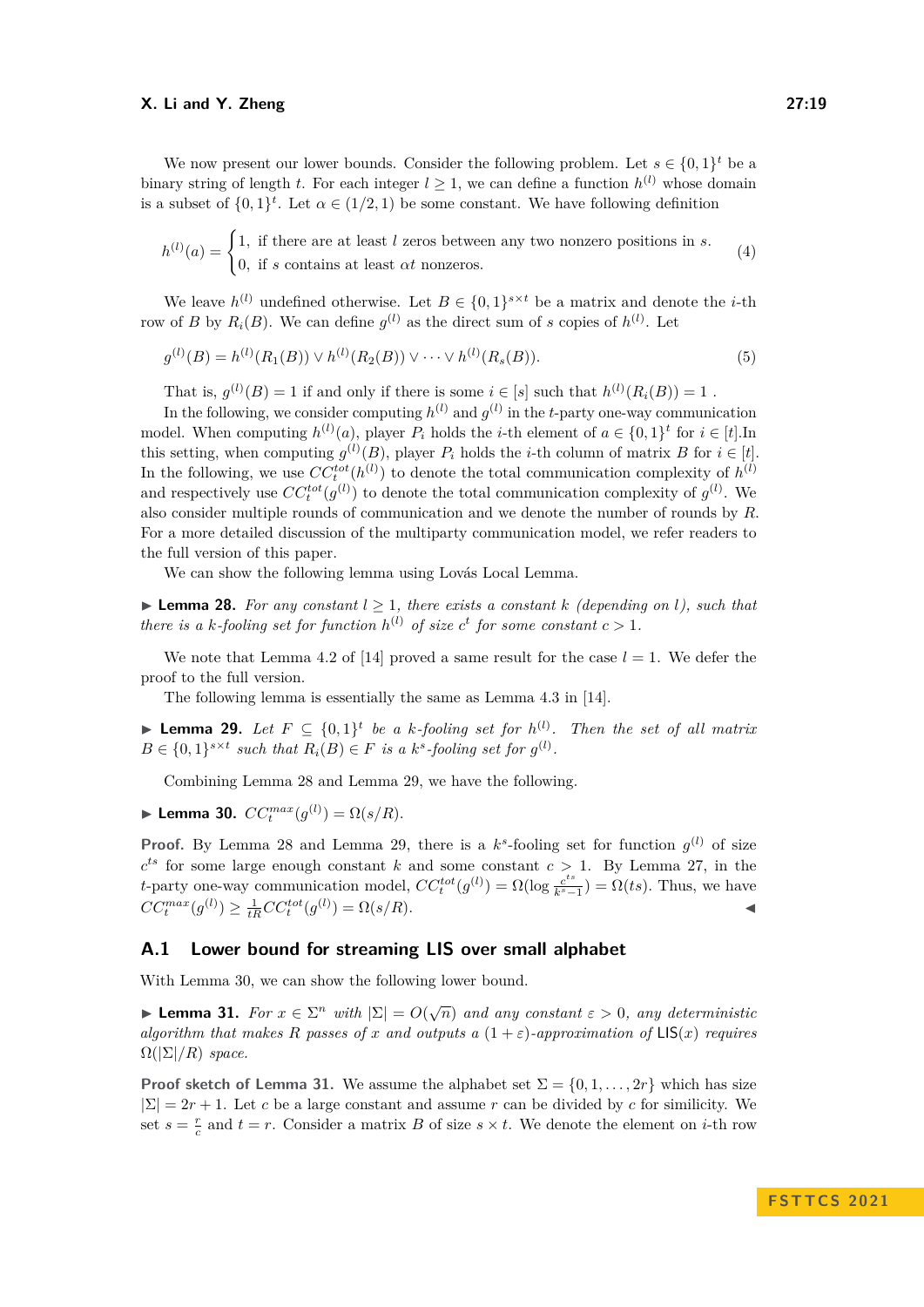#### **27:20 Lower Bounds and Improved Algorithms for Asymmetric Streaming ED and LCS**

and *j*-th column by  $B_{i,j}$ . ALso, we require that  $B_{i,j}$  is either  $(i-1)\frac{r}{c}+j$  or 0. For each row of *B*, say  $R_i(B)$ , either there are at least *l* 0's between any two nonzeros or it has more than *αr* nonzeros. We let  $\tilde{B} \in \{0,1\}^{s \times r}$  be a binary matrix such that  $\tilde{B}_{i,j} = 1$  if  $B_{i,j} \neq 0$  and  $\tilde{B}_{i,j} = 0$  if  $B_{i,j} = 0$  for  $(i,j) \in [s] \times [r]$ .

Without loss of generality, we can view any row or any column in *B* as a string. More specifically, let  $R_i(B) = B_{i,1}B_{i,2}...B_{i,r}$  for  $i \in [s]$ , and  $C_i(B) = B_{1,i}B_{2,i}...B_{s,i}$  for  $i \in [r]$ . We let  $\sigma(B) = C_1(B) \circ C_2(B) \circ \cdots \circ C_r(B)$ . Thus,  $\sigma(B)$  is a string of length *sr*. For convenience, we denote  $\sigma = \sigma(B)$ . Here, we required the length of  $\sigma = r^2/c \leq n$ . If  $|\sigma| < n$ , we can pad  $\sigma$  with 0 symbols to make it has length  $n$ . This will not affect the length of the longest increasing subsequence of *σ*.

We can show that if there is some row of *B* containing more than *αt* nonzeros, then  $\mathsf{LIS}(\sigma) \geq \alpha r$ . If not, then  $\mathsf{LIS}(\sigma(B)) \leq (\frac{1}{r} + \frac{1}{c})r$ .

Thus, if  $g^{(l)}(\tilde{B}) = 0$ , we have  $\text{LIS}(\sigma(B)) \geq \alpha r$ . And if  $g^{(l)}(\tilde{B}) = 1$ ,  $\text{LIS}(\sigma(B)) \leq (\frac{1}{c} + \frac{1}{l})r$ . Here, *c* and *l* can be any large constant up to our choice and  $\alpha \in (1/2, 1)$  is fixed. For any  $\varepsilon > 0$ , we can choose *c* and *l* such that  $(1 + \varepsilon)(\frac{1}{c} + \frac{1}{l}) \leq \alpha$ . This gives us a reduction from computing  $g^{(l)}(\tilde{B})$  to compute a  $(1+\varepsilon)$ -approximation of  $\mathsf{LIS}(\sigma(B))$ .

In the *t*-party game for computing  $g^{(l)}(\tilde{B})$ , each player holds one column of  $\tilde{B}$ . Thus, player  $P_i$  also holds  $C_i(B)$  since  $C_i(B)$  is determined by  $C_i(\tilde{B})$ . If the *t* players can compute a  $(1+\varepsilon)$  approximation of  $\sigma(B)$  in the one-way communication model, we can distinguish the case of  $g^{(l)}(\tilde{B}) = 0$  and  $g^{(l)}(\tilde{B}) = 1$ . Thus, any *R* passes deterministic streaming algorihtm that approximate LIS within a  $1 + \varepsilon$  factor requires at least  $CC_t^{max}(g^{(l)})$ . By Lemma [30,](#page-18-2)  $CC_t^{max}(g^{(l)}) = \Omega(s/R) = \Omega(|\Sigma|/R).$ 

# **A.2 Longest Non-decreasing Subsequence**

We can proof a similar space lower bound for approximating the length of longest nondecreasing subsequence in the streaming model. We have the following two lemmas. The proof is deferred to the full version.

**► Lemma 32.** *For*  $x \in \Sigma^n$  *with*  $|\Sigma| = O(\sqrt{n})$  *and any constant*  $\varepsilon > 0$ *, any deterministic algorithm that makes R* passes of *x* and outputs a  $(1 + \varepsilon)$ -approximation of  $LNS(x)$  requires  $\Omega(|\Sigma|/R)$  *space.* 

**► Lemma 33.** Let  $x \in \Sigma^n$  and  $\varepsilon > 0$  such that  $|\Sigma|^2/\varepsilon = O(n)$ . Then any deterministic *algorithm that makes constant pass of x and outputs a*  $(1+\varepsilon)$  *approximation of*  $LNS(x)$  *takes*  $\Omega(r \log \frac{1}{\varepsilon})$  *space.* 

# **A.3 Longest Non-decreasing Subsequence with Threshold**

We also consider a variant of LNS problem we call longest non-decreasing subsequence with threshold (LNST). In this problem, we are given a sequence  $x \in \Sigma^n$  and a threshold  $t \in [n]$ , the longest non-decreasing subsequence with threshold *t* is the longest non-decreasing subsequence of *x* such that each symbol appeared in it is repeated at most *t* times. We denote the length of such a subsequence by LNST(*x, t*).

By combining the techniques from the previous sections, we can show Theorem [6.](#page-4-1) We also presented upper bound for LNST in Theorem [9](#page-5-0) by giving a simple algorithm. We omit the algorithm and the formal proofs here.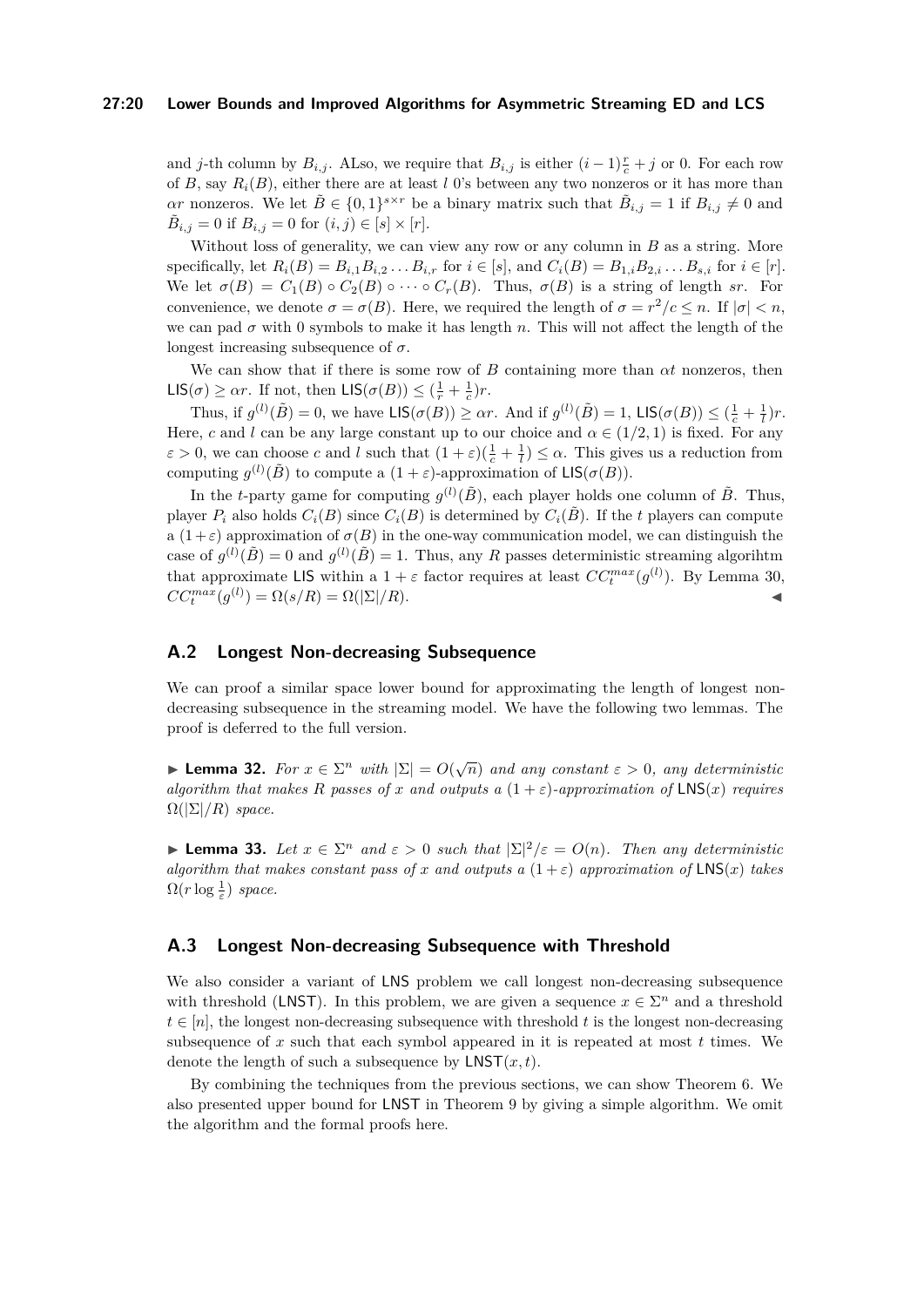<span id="page-20-0"></span>In this section, we give an informal description of our improved algorithms for edit distance and LCS in the asymmetric streaming model. The formal proofs are deferred to the full version.

**Algorithm for edit distance.** Our algorithm for edit distance builds on and improves the algorithm in [\[15,](#page-16-2) [13\]](#page-16-3). The key idea of that algorithm is to use triangle inequality. Given a constant  $\delta$ , the algorithm first divides *x* evenly into  $b = n^{\delta}$  blocks. Then for each block  $x^{i}$ of *x*, the algorithm recursively finds an  $\alpha$ -approximation of the closest substring to  $x^i$  in *y*. That is, the algorithm finds a substring  $y[l_i : r_i]$  and a value  $d_i$  such that for any substring  $y[l:r]$  of y,  $ED(x^i, y[l_i:r_i]) \leq d_i \leq \alpha ED(x^i, y[l:r])$ . Let  $\tilde{y}$  be the concatenation of  $y[l_i:r_i]$ from  $i = 1$  to *b*. Then using triangle inequality, [\[15\]](#page-16-2) showed that  $ED(y, \tilde{y}) + \sum_{i=1}^{b} d_i$  is a  $2\alpha + 1$  approximation of  $ED(x, y)$ . The  $\tilde{O}(n^{\delta})$  space is achieved by recursively applying this idea, which results in a  $O(2^{1/\delta})$  approximation.

To further reduce the space complexity, our key observation is that, instead of dividing *x* into blocks of equal length, we can divide it according to the positions of the edit operations that transform *x* to *y*. More specifically, assume we are given a value *k* with  $ED(x, y) \leq k \leq cED(x, y)$  for some constant *c*, we show how to design an approximation  $\mathcal{L} \cup (\mathcal{X}, \mathcal{Y}) \leq \kappa \leq c \mathcal{L} \cup (\mathcal{X}, \mathcal{Y})$  for some constant *c*, we snow now to design an approximation algorithm using space  $\tilde{O}(\sqrt{k})$ . Towards this, we can divide *x* and *y* each into  $\sqrt{k}$  blocks  $x = x^1 \circ \cdots \circ x^{\sqrt{k}}$  and  $y = y^1 \circ \cdots \circ y^{\sqrt{k}}$  such that  $ED(x^i, y^i) \le \frac{ED(x, y)}{\sqrt{k}} \le$ √ *k* for any  $i \in [$  $\overline{\ }$ *k*]. However, such a partition of *x* and *y* is not known to us. Instead, we start from the first position of *x* and find the largest index  $l_1$  such that  $ED(x[1: l_1], y[p_1, q_1]) \leq \sqrt{k}$  for some substring  $y[p_1 : q_1]$  of *y*. To do this, we start with  $l = \sqrt{k}$  and try all substrings of *y* with length in  $[l - \sqrt{k}, l + \sqrt{k}]$ . If there is some substring of *y* within edit distance  $\sqrt{k}$  to  $x[1: l]$ , we set  $l_1 = l$  and store all the edit operations that transform  $y[p_1 : q_1]$  to  $x[1 : l_1]$  where  $y[p_1 : q_1]$  is the substring closest to  $x[1 : l_1]$  in edit distance. We continue doing this with *l* = *l* + 1 until we can not find a substring of *y* within edit distance  $\sqrt{k}$  to *x*[1 : *l*].

One problem here is that *l* can be much larger than  $\sqrt{k}$  and we cannot store *x*[1 : *l*] with  $\tilde{O}(\sqrt{k})$  space. However, since we have stored some substring  $y[p_1:q_1]$  (we only need to with  $O(Vk)$  space. However, since we have stored some substring  $y[p_1 : q_1]$  (we only need to store the two indices  $p_1, q_1$ ) and the at most  $\sqrt{k}$  edit operations that transform  $y[p_1 : q_1]$  to  $x[1: l-1]$ , we can still query every bit of  $x[1: l]$  using  $\tilde{O}(\sqrt{k})$  space.

After we find the largest possible index  $l_1$ , we store  $l_1$ ,  $(p_1, q_1)$  and  $d_1 = \text{ED}(x[1 : l_1], y[p_1 : l_1])$  $q_1$ ]). We then start from the  $(l_1 + 1)$ -th position of *x* and do the same thing again to find  $y_{1}$ ). We then start from the  $(t_{1} + 1)$ -th position of *x* and do the same thing again to find the largest  $l_{2}$  such that there is a substring of *y* within edit distance  $\sqrt{k}$  to  $x[l_{1} + 1 : l_{1} + l_{2}]$ . We continue doing this until we have processed the entire string *x*. Assume this gives us *T* pairs of indices  $(p_i, q_i)$  and integers  $l_i$ ,  $d_i$  from  $i = 1$  to *T*, we can use  $O(T \log n)$  space to store them. We show by induction that  $x^1 \circ \cdots \circ x^i$  is a substring of  $x[1:\sum_{j=1}^i l_j]$  for  $i \in [T-1]$ . Recall that  $x = x^1 \circ \cdots \circ x^{\sqrt{k}}$  and each  $l_i > 0, i \in [T-1]$ . Thus, the process must  $i \in [1 - 1]$ . Recall that  $x = x$   $\circ \cdots \circ x$  and each  $i_i > 0, i \in [1 - 1]$ . Thus, the process must end within  $\sqrt{k}$  steps and we have  $T \leq \sqrt{k}$ . Then, let  $\tilde{y}$  be the concatenation of  $y[p_i : q_i]$ from  $i = 1$  to *T*. Using techniques developed in [\[15\]](#page-16-2), we can show  $ED(y, \tilde{y}) + \sum_{i=1}^{T} d_i$  is a 3 approximation of  $ED(x, y)$ . For any small constant  $\varepsilon > 0$ , we can compute a  $1 + \varepsilon$ approximation of  $ED(y, \tilde{y})$  with polylog(*n*) space using the algorithm in [\[13\]](#page-16-3). This gives us a  $3 + \varepsilon$  approximation algorithm with  $O(\sqrt{\text{ED}(x, y)}\text{ polylog}(n))$  space.

Similar to [\[15\]](#page-16-2), we can use recursion to further reduce the space. Let  $\delta$  be a small constant and a value  $k = \Theta(\text{ED}(x, y))$  be given as before. There is a way to partition x and y each into  $k^{\delta}$  blocks such that  $ED(x^i, y^i) \leq \frac{ED(x, y)}{k^{\delta}} \leq k^{1-\delta}$ . Now similarly, we want to find the largest index  $l^0$  such that there is a substring of *y* within edit distance  $k^{1-\delta}$  to  $x[1:l^0]$ . However naively this would require  $\Theta(k^{1-\delta})$  space to compute the edit distance. Thus again we turn to approximation.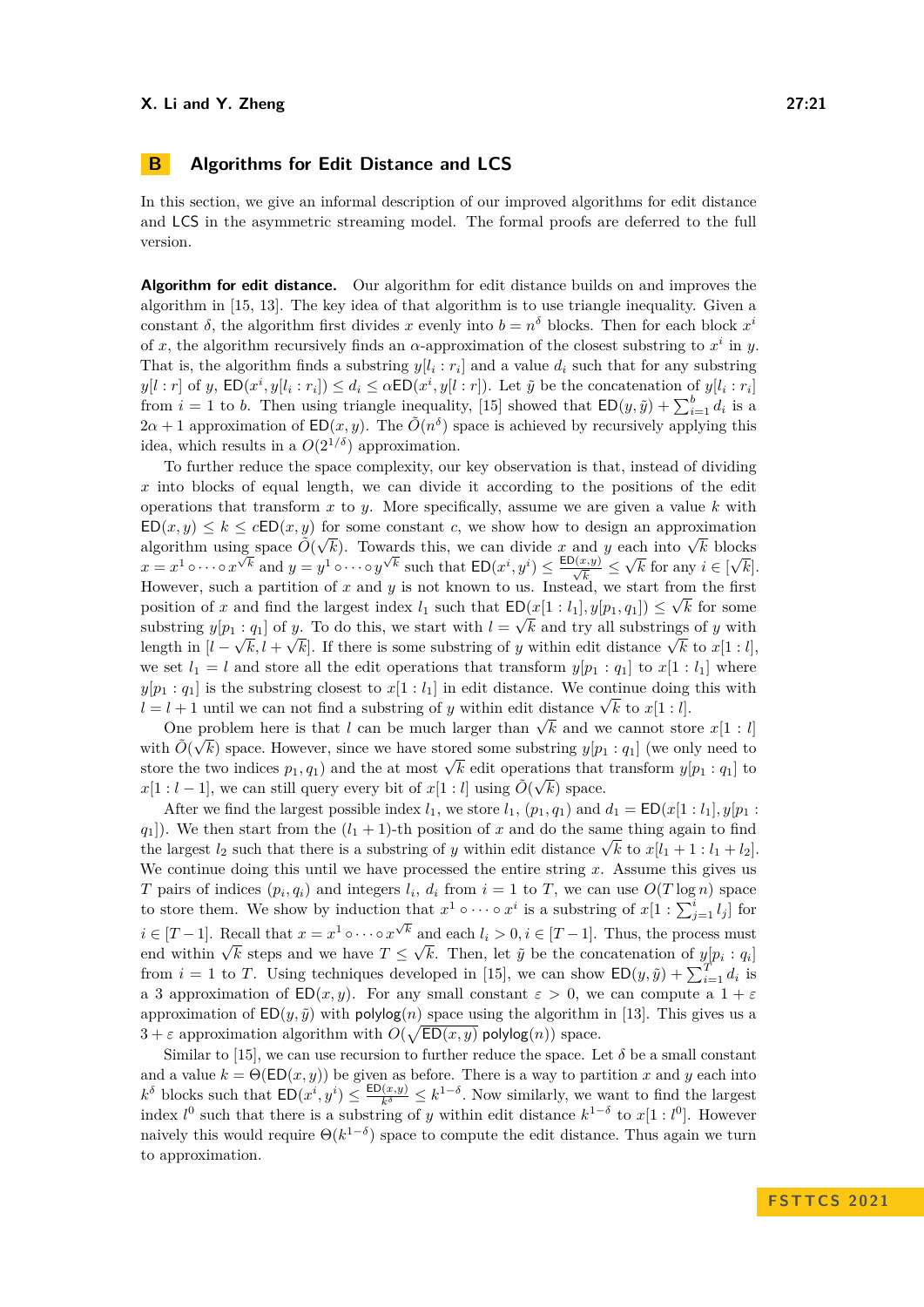#### **27:22 Lower Bounds and Improved Algorithms for Asymmetric Streaming ED and LCS**

We introduce a recursive algorithm called FindLongestSubstring. It takes two additional parameters as inputs: an integer *u* and a parameter *s* for the amount of space we can use. It outputs a three tuple: an index *l*, a pair of indices  $(p, q)$  and an integer *d*. Let  $l^0$  be the largest index such that there is a substring of *y* within edit distance *u* to  $x[1: l^0]$ .

We show the following two properties of **FindLongestSubstring**: (1)  $l \geq l^0$ , and (2) for any substring  $y[p^*: q^*]$ ,  $ED(x[1:l], y[p:q]) \leq d \leq c(u, s)ED(x[1:l], y[p^*: q^*])$ . Here,  $c(u, s)$  is a function of  $(u, s)$  that measures the approximation factor. If  $u \leq s$ , FindLongestSubstring outputs  $l = l^0$  and the substring of *y* that is closest to  $x[1:l]$  using  $O(s \log n)$  space by doing exact computation. In this case we set  $c(u, s) = 1$ . Otherwise, it calls FindLongestSubstring itself up to *s* times with parameters  $u/s$  and *s*. This gives us  $T \leq s$  outputs  $\{l_i, (p_i, q_i), d_i\}$ for  $i \in [T]$ . Let  $\tilde{y}$  be the concatenation of  $y[p_i : q_i]$  for  $i = 1$  to *T*. We find the pair of indices  $(p, q)$  such that  $y[p : q]$  is the substring that minimizes  $ED(\tilde{y}, y[p : q])$ . We output  $l = \sum_{j=1}^{T} l_j$ ,  $(p, q)$ , and  $d = \text{ED}(\tilde{y}, y[p : q]) + \sum_{i=1}^{T} d_i$ . We then use induction to show property (1) and (2) hold for these outputs, where  $c(u, s) = 2(c(u/s, s) + 1)$  if  $u > s$  and  $c(u, s) = 1$  if  $u \leq s$ . Thus we have  $c(u, s) = 2^{O(\log_s u)}$ .

This gives an  $O(k^{\delta}/\delta$  polylog(*n*)) space algorithm as follows. We run algorithm FindLongestSubstring with  $u = k^{1-\delta}$  and  $s = k^{\delta}$  to find *T* tuples:  $\{l_i, (p_i, q_i), d_i\}$ . Again, let  $\tilde{y}$  be the concatenation of  $y[p_i : q_i]$  from  $i = 1$  to T. Similar to the  $O(\sqrt{k}$  polylog $(n))$ space algorithm, we can show  $T \leq k^{\delta}$  and  $ED(y, \tilde{y}) + \sum_{i=1}^{T} d_i$  is a  $2c(k^{1-\delta}, k^{\delta}) + 1 = 2^{O(1/\delta)}$ approximation of  $ED(x, y)$ . Since the depth of recursion is at most  $1/\delta$  and each level of recursion needs  $O(k^{\delta}$  polylog $(n))$  space, FindLongestSubstring uses  $O(k^{\delta}/\delta$  polylog $(n))$  space.

The two algorithms above both require a given value *k*. To remove this constraint, our observation is that the two previous algorithms actually only need the number *k* to satisfy the following relaxed condition: there is a partition of *x* into  $k^{\delta}$  blocks such that for each block  $x^i$ , there is a substring of *y* within edit distance  $k^{1-\delta}$  to  $x^i$ . Thus, when such a k is not given, we can do the following. We first set  $k$  to be a large constant  $k_0$ . While the algorithm reads x from left to right, let T' be the number of  $\{l_i, (p_i, q_i), d_i\}$  we have stored so far. Each time we run FindLongestSubstring at this level, we increase *T* ′ by 1. If the current  $k$  satisfies the relaxed condition, then by a similar argument as before  $T'$ should never exceed  $k^{\delta}$ . Thus whenever  $T' = k^{\delta}$ , we increase k by a  $2^{1/\delta}$  factor. Assume that *k* is updated *m* times in total and after the *i*-th update, *k* becomes  $k_i$ . We show that  $k_m = O(\text{ED}(x, y))$  (but  $k_m$  may be much smaller than  $\text{ED}(x, y)$ ). To see this, suppose  $k_j$  > 2<sup>1/δ</sup>ED(*x, y*) for some  $j \leq m$ . Let  $t_j$  be the position of *x* where  $k_{j-1}$  is updated to  $k_j$ . We know it is possible to divide  $x[t_j : n]$  into  $ED(x, y)$ <sup> $\delta$ </sup> blocks such that for each part, there is a substring of *y* within edit distance  $ED(x, y)^{1-\delta} \leq k_j^{1-\delta}$  to it. By property (1) and a similar argument as before, we will run FindLongestSubstring at most  $ED(x, y)$ <sup>δ</sup> times until we reach the end of *x*. Since  $k_j^{\delta} - k_{j-1}^{\delta} > \text{ED}(x, y)^{\delta}$ , T' must be always smaller than  $k_j^{\delta}$  and hence  $k_j$  will not be updated. Therefore we must have  $j = m$ . This shows  $k_{m-1} \leq 2^{1/\delta}$ ED $(x,y)$  and  $k_m \leq 2^{2/\delta}$ ED $(x,y)$ . Running FindLongestSubstring with  $k \leq k_m$ takes  $O(k_m^{\delta}/\delta$  polylog $(n)) = O(\mathsf{ED}(x,y)^{\delta}/\delta$  polylog $(n))$  space and the number of intermediate results  $((p_i, q_i)$  and  $d_i$ 's) is  $O(k_m^{\delta}) = O(\text{ED}(x, y)^{\delta})$ . This gives us a  $2^{O(1/\delta)}$  approximation algorithm with space complexity  $O(\mathsf{ED}(x, y)^\delta/\delta \mathsf{polylog}(n)).$ 

Algorithm for LCS. We show that the reduction from LCS to ED discovered in [\[24\]](#page-17-5) can work in the asymmetric streaming model with a slight modification. Combined with our algorithm for ED, this gives a  $n^{\delta}$  space algorithm for LCS that achieves a  $1/2 + \varepsilon$  approximation for binary strings. We defer the detailed analysis and proof to the full version.